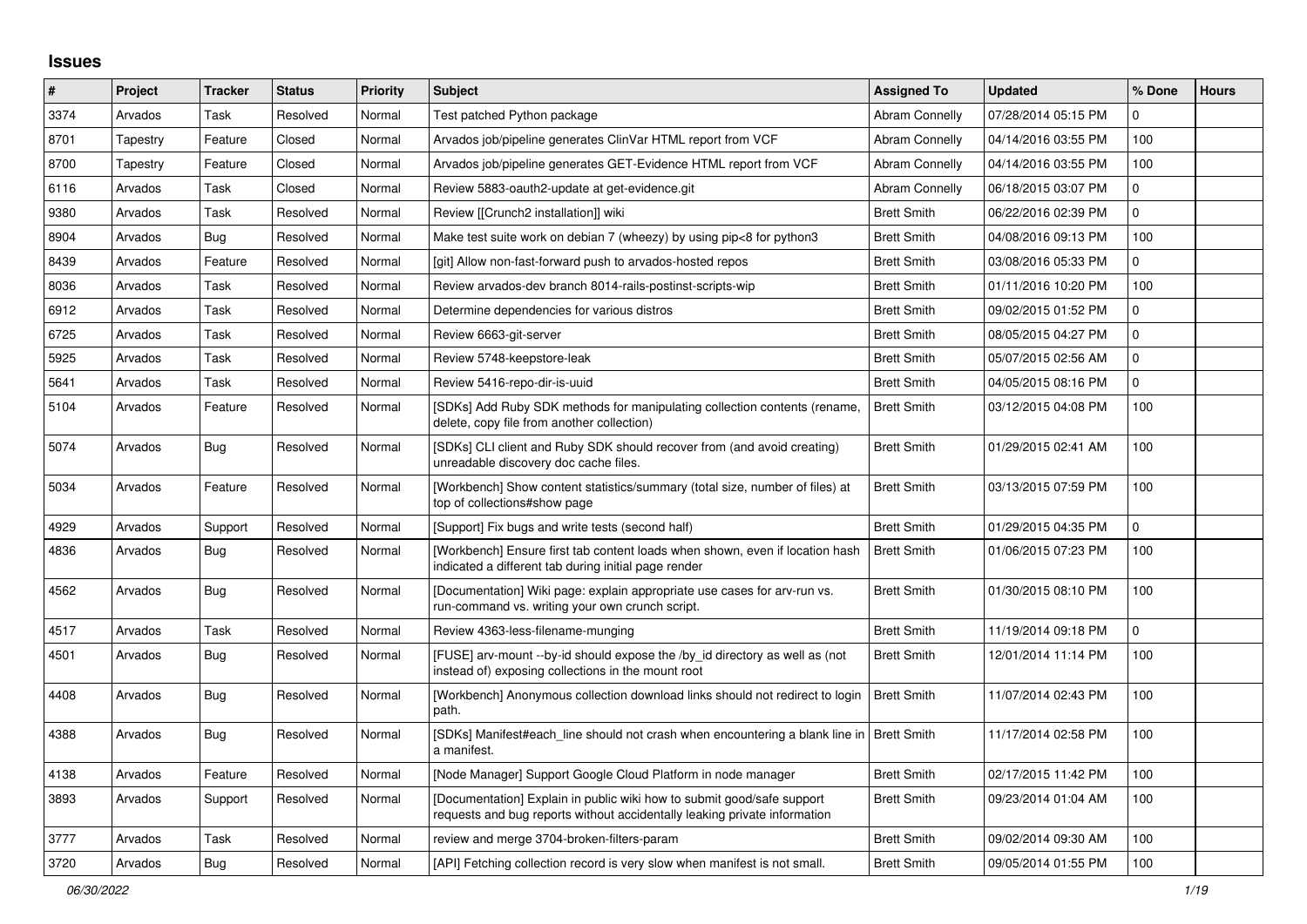| #     | Project | <b>Tracker</b> | <b>Status</b> | Priority | <b>Subject</b>                                                                                                                                            | <b>Assigned To</b> | <b>Updated</b>      | % Done         | <b>Hours</b> |
|-------|---------|----------------|---------------|----------|-----------------------------------------------------------------------------------------------------------------------------------------------------------|--------------------|---------------------|----------------|--------------|
| 3702  | Arvados | Support        | Resolved      | Normal   | [Support] Fix bugs and write tests (the first half of the sprint)                                                                                         | <b>Brett Smith</b> | 09/16/2014 09:41 AM | 100            |              |
| 3585  | Arvados | Feature        | Resolved      | Normal   | [Crunch] arv-run-pipeline-instance --template should support a --project-uuid<br>argument to set the owner uuid of a newly created instance.              | <b>Brett Smith</b> | 11/09/2015 07:36 PM | 100            |              |
| 3577  | Arvados | Task           | Resolved      | Normal   | Review 3457-pysdk-logging-wip                                                                                                                             | <b>Brett Smith</b> | 08/13/2014 12:20 PM | 100            |              |
| 3421  | Arvados | Bug            | Resolved      | Normal   | [Workbench] "Rename collection" button on project page is<br>hidden/inaccessible if the current name is too long and the browser window is<br>too narrow. | <b>Brett Smith</b> | 08/13/2014 07:04 PM | 100            |              |
| 3415  | Arvados | Bug            | Resolved      | Normal   | [SDKs] Report the server-provided error message when API calls fail in<br>Python SDK                                                                      | <b>Brett Smith</b> | 08/06/2014 02:20 PM | 100            |              |
| 3276  | Arvados | Task           | Resolved      | Normal   | Tab load failure should result in an error message and a "reload" button in the<br>tab pane.                                                              | <b>Brett Smith</b> | 07/24/2014 11:05 AM | 100            |              |
| 3252  | Arvados | Story          | Resolved      | Normal   | [Documentation] Instructions for installing/using arv-put without root access                                                                             | <b>Brett Smith</b> | 07/18/2014 01:59 PM | 100            |              |
| 3078  | Arvados | Story          | Resolved      | Normal   | arv-put adds a name link after creating a collection                                                                                                      | <b>Brett Smith</b> | 07/10/2014 10:34 AM | 100            |              |
| 3051  | Arvados | Support        | Resolved      | Normal   | Support beta users                                                                                                                                        | <b>Brett Smith</b> | 07/16/2014 01:50 PM | $\overline{0}$ |              |
| 2880  | Arvados | Story          | Resolved      | Normal   | Component/job can specify minimum memory and scratch space for worker<br>nodes, and Crunch enforces these requirements at runtime                         | <b>Brett Smith</b> | 06/10/2014 03:02 PM | 100            |              |
| 2879  | Arvados | Story          | Resolved      | Normal   | Crunch uses Docker images stored in Keep, and records Keep locators used<br>for Jobs                                                                      | <b>Brett Smith</b> | 06/20/2014 11:20 AM | 100            |              |
| 2800  | Arvados | Bug            | Resolved      | Normal   | [Crunch] Remove global state in Python SDK                                                                                                                | <b>Brett Smith</b> | 08/22/2014 02:06 PM | 100            |              |
| 2759  | Arvados | Bug            | Resolved      | Normal   | Cannot view collection in workbench                                                                                                                       | <b>Brett Smith</b> | 05/13/2014 10:19 AM | 100            |              |
| 2753  | Arvados | Story          | Resolved      | Normal   | Improve Workbench "show collection" page                                                                                                                  | <b>Brett Smith</b> | 05/21/2014 01:01 PM | 100            |              |
| 2752  | Arvados | Story          | Resolved      | Normal   | arv-put can quickly resume an interrupted transfer.                                                                                                       | <b>Brett Smith</b> | 05/30/2014 01:26 PM | 100            |              |
| 2735  | Arvados | Task           | Resolved      | Normal   | Review 1970-folder-view branch                                                                                                                            | <b>Brett Smith</b> | 05/06/2014 03:36 PM | $\mathbf{0}$   |              |
| 2375  | Arvados | Feature        | Resolved      | Normal   | Add a row to the Logs table whenever a row in any other [interesting] table is<br>created or changed                                                      | <b>Brett Smith</b> | 04/14/2014 02:59 PM | 100            |              |
| 2107  | Arvados | Story          | Resolved      | Normal   | Recurring: ensure docs/tutorials are up-to-date with latest release.                                                                                      | <b>Brett Smith</b> | 04/11/2014 12:37 AM | 100            |              |
| 2044  | Arvados | Story          | Resolved      | Normal   | [Workbench] interface lets users share a project folder with other users on this<br>instance                                                              | <b>Brett Smith</b> | 07/22/2014 03:13 PM | 100            |              |
| 1904  | Arvados | Story          | Resolved      | Normal   | User can get a no-auth-required link to an Arvados object, i.e., turn on<br>"anyone with the link can view" permission                                    | <b>Brett Smith</b> | 05/13/2014 08:36 AM | 100            |              |
| 2565  | Arvados | Task           | Closed        | Normal   | Check out 2028 notes and sync up with Tom                                                                                                                 | <b>Brett Smith</b> | 07/04/2014 04:22 PM | $\mathbf 0$    |              |
| 15858 | Arvados | Task           | Resolved      | Normal   | Review 15854-filter-container-fields                                                                                                                      | Eric Biagiotti     | 11/21/2019 04:03 PM | $\mathbf{0}$   |              |
| 15511 | Arvados | Task           | Resolved      | Normal   | Review 15453-default-is-not-a-remote                                                                                                                      | Eric Biagiotti     | 08/07/2019 08:22 PM | $\mathbf{0}$   |              |
| 15384 | Arvados | Task           | Resolved      | Normal   | Review 15345-kill-container-api                                                                                                                           | Eric Biagiotti     | 06/25/2019 01:31 PM | $\mathbf 0$    |              |
| 15374 | Arvados | Task           | Resolved      | Normal   | Review lib/controller (minus router) in 14287-controller-structure                                                                                        | Eric Biagiotti     | 10/31/2019 03:39 PM | $\mathbf{0}$   |              |
| 15144 | Arvados | Task           | Resolved      | Normal   | Review 14399-azure-list-retry                                                                                                                             | Eric Biagiotti     | 04/26/2019 05:25 PM | $\Omega$       |              |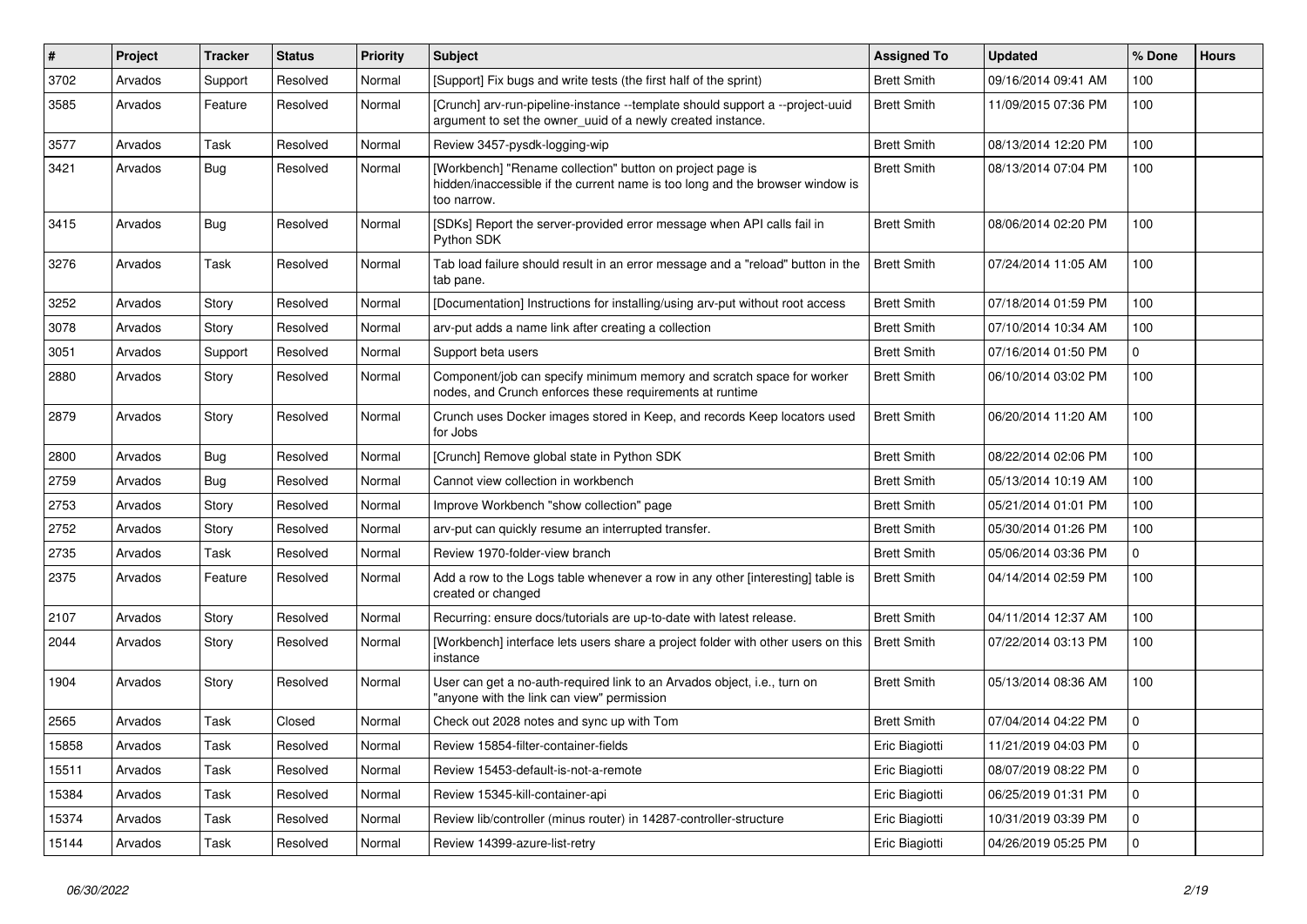| #     | Project | <b>Tracker</b> | <b>Status</b> | <b>Priority</b> | <b>Subject</b>                                                                                                 | <b>Assigned To</b> | <b>Updated</b>      | % Done       | <b>Hours</b> |
|-------|---------|----------------|---------------|-----------------|----------------------------------------------------------------------------------------------------------------|--------------------|---------------------|--------------|--------------|
| 15002 | Arvados | Story          | Resolved      | Normal          | [API] Admin can prevent reuse by cancelling a completed container                                              | Eric Biagiotti     | 05/21/2019 10:27 PM | 100          |              |
| 14745 | Arvados | Bug            | Resolved      | Normal          | [crunch-dispatch-cloud] Azure cloud driver fixups                                                              | Eric Biagiotti     | 03/01/2019 07:33 PM | 100          |              |
| 9865  | Arvados | Bug            | Resolved      | Normal          | [CWL] Fix undefined behavior after ignoring an unhandled exception                                             | Eric Biagiotti     | 03/11/2019 03:08 PM | 100          |              |
| 19218 | Arvados | Task           | Resolved      | Normal          | Review 19217-silence-logs                                                                                      | Lucas Di Pentima   | 06/28/2022 10:30 AM | $\mathbf{0}$ |              |
| 19204 | Arvados | Task           | Resolved      | Normal          | Review 19192-fix-deadlock                                                                                      | Lucas Di Pentima   | 06/22/2022 03:15 PM | 0            |              |
| 18386 | Arvados | Task           | Resolved      | Normal          | Review 18376-nfs-readdirent                                                                                    | Lucas Di Pentima   | 11/24/2021 04:53 PM | 0            |              |
| 18081 | Arvados | Task           | Resolved      | Normal          | Review note-4                                                                                                  | Lucas Di Pentima   | 09/01/2021 08:38 PM | $\mathbf 0$  |              |
| 17865 | Arvados | Task           | Resolved      | Normal          | Review 17830-regid-header-propagation-fix                                                                      | Lucas Di Pentima   | 09/29/2021 02:20 PM | $\mathsf{O}$ |              |
| 17522 | Arvados | <b>Bug</b>     | Resolved      | Normal          | [arv-put] should use binary mode when reading stdin                                                            | Lucas Di Pentima   | 11/16/2021 04:48 PM | 100          |              |
| 16791 | Arvados | Bug            | Resolved      | Normal          | [API] flaky test case<br>use_ownership_and_permission_links_to_determine_which_logs_a_user_can<br>see          | Lucas Di Pentima   | 10/07/2020 02:11 AM | 100          |              |
| 16259 | Arvados | Task           | Resolved      | Normal          | Support username/password login in Workbench2                                                                  | Lucas Di Pentima   | 04/30/2020 08:43 PM | $\mathsf{O}$ |              |
| 16173 | Arvados | Task           | Resolved      | Normal          | Review 16172-remote-token-validation                                                                           | Lucas Di Pentima   | 02/25/2020 07:04 PM | $\mathbf{0}$ |              |
| 16159 | Arvados | <b>Bug</b>     | Resolved      | Normal          | Expire or invalidate token when logging out (logout)                                                           | Lucas Di Pentima   | 11/16/2021 04:46 PM | 100          |              |
| 16142 | Arvados | Task           | Resolved      | Normal          | Review 16141-gosdk-missing-fields                                                                              | Lucas Di Pentima   | 02/11/2020 04:58 PM | $\mathbf{0}$ |              |
| 15921 | Arvados | <b>Bug</b>     | Resolved      | Normal          | [Workbench2] Remove spurious trailing slash from API endpoints                                                 | Lucas Di Pentima   | 12/13/2019 03:10 PM | 100          |              |
| 15848 | Arvados | Bug            | Resolved      | Normal          | [Workbench1] multi-site search does not display results                                                        | Lucas Di Pentima   | 01/22/2020 02:53 PM | 100          |              |
| 15642 | Arvados | Bug            | Resolved      | Normal          | [config] Don't erase cluster config values just because their counterparts don't<br>appear in legacy configs   | Lucas Di Pentima   | 11/19/2019 09:25 PM | 100          |              |
| 15375 | Arvados | Task           | Resolved      | Normal          | Review 14287-controller-structure (minus lib/controller)                                                       | Lucas Di Pentima   | 10/31/2019 03:39 PM | $\mathbf 0$  |              |
| 15302 | Arvados | Task           | Resolved      | Normal          | Review 15003-duration-format                                                                                   | Lucas Di Pentima   | 07/10/2019 07:08 PM | $\mathbf{0}$ |              |
| 14966 | Arvados | Bug            | Resolved      | Normal          | [API] Fix hanging test - suspect permission changes                                                            | Lucas Di Pentima   | 05/21/2019 10:27 PM | 100          |              |
| 14874 | Arvados | Feature        | Resolved      | Normal          | [API] Protected collection property -- preserves original project owner through<br>copy/move/modify operations | Lucas Di Pentima   | 06/28/2019 02:20 PM | 100          |              |
| 14804 | Arvados | Bug            | Resolved      | Normal          | [keepstore] Return 5xx (not 4xx) if block is not found due to transient backend<br>device failure              | Lucas Di Pentima   | 03/01/2019 07:33 PM | 100          |              |
| 14539 | Arvados | Bug            | Resolved      | Normal          | [SDKs] [arv-mount] Use "." placeholder to persist empty directories                                            | Lucas Di Pentima   | 03/01/2019 06:30 PM | 100          |              |
| 14482 | Arvados | Bug            | Resolved      | Normal          | [SDKs] Handle "." empty directory placeholder in manifests in Ruby SDK                                         | Lucas Di Pentima   | 03/01/2019 06:30 PM | 100          |              |
| 14443 | Arvados | Task           | Resolved      | Normal          | Review 14406-remote-data-in-output                                                                             | Lucas Di Pentima   | 11/06/2018 04:38 PM | 0            |              |
| 14323 | Arvados | Feature        | Resolved      | Normal          | [API] Accept container mounts that specify both uuid and portable_data_hash                                    | Lucas Di Pentima   | 11/13/2018 09:52 PM | 100          |              |
| 14299 | Arvados | Story          | Resolved      | Normal          | [keep-balance] Ensure blocks referenced by old collection versions are safe<br>from garbage collection         | Lucas Di Pentima   | 11/13/2018 08:53 PM | 100          |              |
| 14288 | Arvados | Task           | Resolved      | Normal          | Review 14285-keep-balance-metrics                                                                              | Lucas Di Pentima   | 11/13/2018 08:53 PM | $\mathbf 0$  |              |
| 14169 | Arvados | Task           | Resolved      | Normal          | Review 13752-migrate-index-data                                                                                | Lucas Di Pentima   | 11/13/2018 08:51 PM | $\mathbf 0$  |              |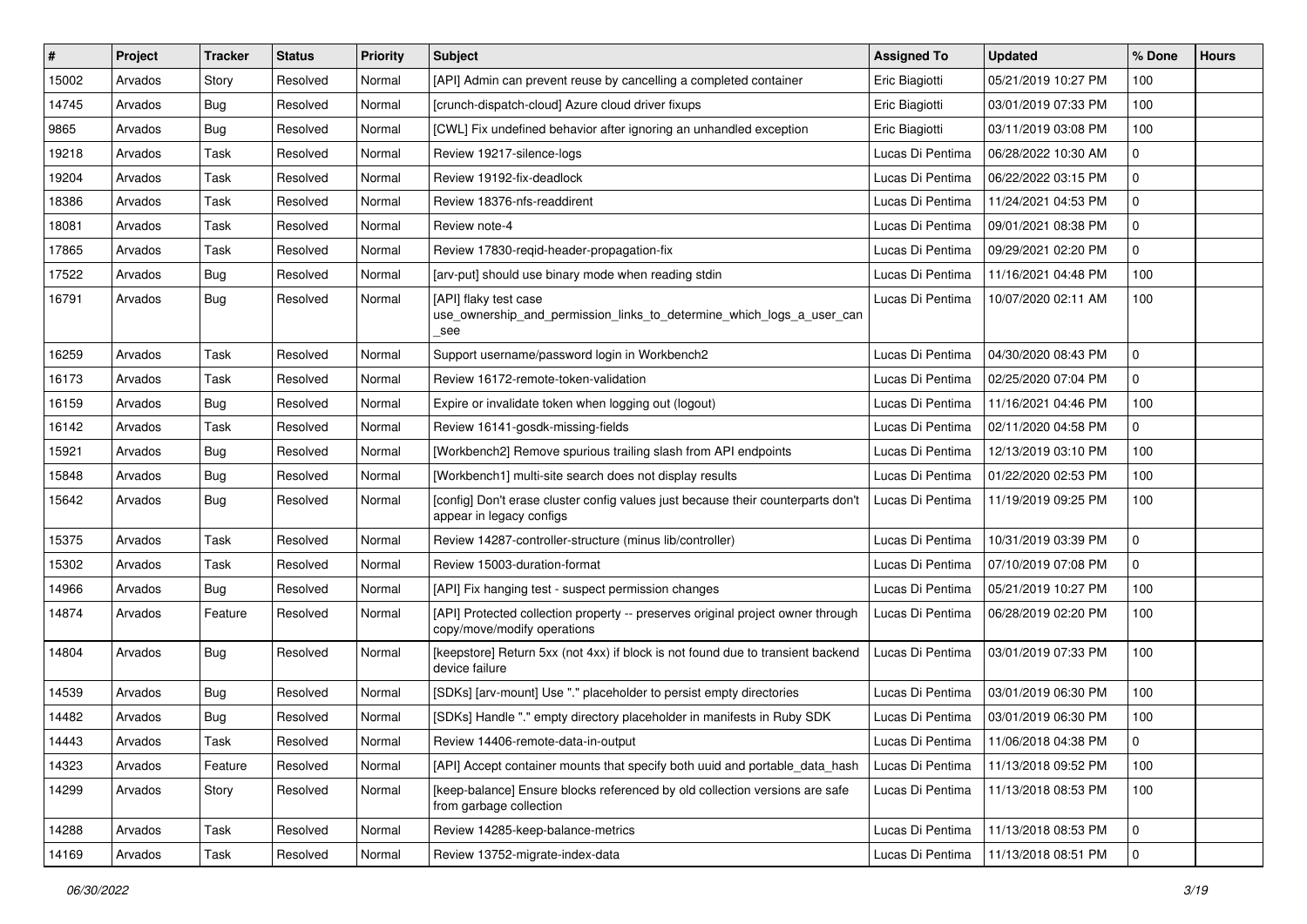| $\pmb{\#}$ | Project | <b>Tracker</b> | <b>Status</b> | <b>Priority</b> | <b>Subject</b>                                                                                            | <b>Assigned To</b> | <b>Updated</b>      | % Done       | <b>Hours</b> |
|------------|---------|----------------|---------------|-----------------|-----------------------------------------------------------------------------------------------------------|--------------------|---------------------|--------------|--------------|
| 14086      | Arvados | Story          | Resolved      | Normal          | [keep-web] Serve previous collection versions                                                             | Lucas Di Pentima   | 11/13/2018 08:51 PM | 100          |              |
| 13948      | Arvados | Task           | Resolved      | Normal          | Review 13752-index-all-filenames                                                                          | Lucas Di Pentima   | 11/13/2018 08:51 PM | $\mathbf 0$  |              |
| 13937      | Arvados | Story          | Resolved      | Normal          | [keepstore] Move legacy metrics to prometheus / metrics endpoint                                          | Lucas Di Pentima   | 03/13/2019 01:04 PM | 100          |              |
| 13656      | Arvados | Task           | Resolved      | Normal          | Review 13569-size-prefixes                                                                                | Lucas Di Pentima   | 06/29/2018 08:39 PM | $\mathbf{0}$ |              |
| 13561      | Arvados | Feature        | Resolved      | Normal          | [API] Store, and add APIs to retrieve, previous versions of collection objects                            | Lucas Di Pentima   | 11/13/2018 08:53 PM | 100          |              |
| 13494      | Arvados | Story          | Resolved      | Normal          | Browse previous versions of a collection                                                                  | Lucas Di Pentima   | 02/18/2021 10:21 PM | 100          |              |
| 13460      | Arvados | Task           | Resolved      | Normal          | Review                                                                                                    | Lucas Di Pentima   | 05/15/2018 08:36 PM | $\mathbf 0$  |              |
| 13459      | Arvados | Task           | Resolved      | Normal          | Review 13164-container-locking                                                                            | Lucas Di Pentima   | 06/06/2018 02:52 PM | $\mathbf 0$  |              |
| 13431      | Arvados | Feature        | Resolved      | Normal          | [keepproxy] [GoSDK] Propagate desired storage classes in PUT request<br>headers                           | Lucas Di Pentima   | 07/23/2018 06:41 PM | 100          |              |
| 13168      | Arvados | Bug            | Resolved      | Normal          | [API] state/priority-change triggers should not change container request<br>modified by user uuid to root | Lucas Di Pentima   | 07/23/2018 06:52 PM | 100          |              |
| 13086      | Arvados | Task           | Resolved      | Normal          | Review 12552-slurm-priority                                                                               | Lucas Di Pentima   | 03/14/2018 07:03 PM | $\mathbf 0$  |              |
| 12707      | Arvados | Story          | Resolved      | Normal          | [API] Add columns for desired/actual storage classes for each collection                                  | Lucas Di Pentima   | 07/23/2018 07:22 PM | 100          |              |
| 12362      | Arvados | Task           | Resolved      | Normal          | Review 12260-system-health                                                                                | Lucas Di Pentima   | 11/08/2017 08:00 PM | $\mathbf{0}$ |              |
| 11967      | Arvados | Task           | Resolved      | Normal          | Review 11960-trash-events                                                                                 | Lucas Di Pentima   | 07/14/2017 02:50 PM | $\mathbf 0$  |              |
| 11946      | Arvados | Task           | Resolved      | Normal          | Review 11945-collection-cache-key                                                                         | Lucas Di Pentima   | 07/10/2017 08:17 PM | $\mathbf 0$  |              |
| 11664      | Arvados | Task           | Resolved      | Normal          | Review                                                                                                    | Lucas Di Pentima   | 05/18/2017 02:18 AM | $\mathbf 0$  |              |
| 11504      | Arvados | Task           | Resolved      | Normal          | review 11209-crunch-unmount-all                                                                           | Lucas Di Pentima   | 04/26/2017 06:52 PM | $\mathbf 0$  |              |
| 11389      | Arvados | Task           | Resolved      | Normal          | Review 11100-cwl-set-output-ttl                                                                           | Lucas Di Pentima   | 05/26/2017 06:56 PM | $\Omega$     |              |
| 11376      | Arvados | Task           | Resolved      | Normal          | Review 11209-unmount-subtype                                                                              | Lucas Di Pentima   | 04/26/2017 06:52 PM | $\mathbf 0$  |              |
| 11319      | Arvados | Task           | Resolved      | Normal          | Review 7709-sdk-cli-active support                                                                        | Lucas Di Pentima   | 04/26/2017 07:06 PM | $\mathbf{0}$ |              |
| 11292      | Arvados | Task           | Resolved      | Normal          | Review 11209-unmount-replace                                                                              | Lucas Di Pentima   | 04/26/2017 06:52 PM | $\mathbf{0}$ |              |
| 11264      | Arvados | Task           | Resolved      | Normal          | Review 7709-api-rails4                                                                                    | Lucas Di Pentima   | 04/26/2017 07:06 PM | $\mathbf 0$  |              |
| 11197      | Arvados | Task           | Resolved      | Normal          | Review 11138-docker-load-fail                                                                             | Lucas Di Pentima   | 03/06/2017 02:10 PM | $\mathbf{0}$ |              |
| 11121      | Arvados | <b>Bug</b>     | Resolved      | Normal          | [Crunch] Set output collection owner_uuid to match job                                                    | Lucas Di Pentima   | 02/18/2017 02:03 AM | 100          |              |
| 11033      | Arvados | Task           | Resolved      | Normal          | Review 10969-check-docker-format                                                                          | Lucas Di Pentima   | 02/03/2017 04:31 PM | 0            |              |
| 11014      | Arvados | Bug            | Resolved      | Normal          | [Workbench] Hide the "idle/busy nodes" part of the dashboard if crunch1 APIs<br>are disabled              | Lucas Di Pentima   | 03/20/2017 12:07 AM | 100          |              |
| 10998      | Arvados | Feature        | Resolved      | Normal          | [keep-web] configurable block cache size                                                                  | Lucas Di Pentima   | 01/21/2020 09:20 PM | 100          |              |
| 10748      | Arvados | Task           | Resolved      | Normal          | Review 10223-cr-set-output-name                                                                           | Lucas Di Pentima   | 01/05/2017 10:09 PM | 0            |              |
| 10730      | Arvados | Task           | Resolved      | Normal          | Review 10585-crunchstat-lost-parent                                                                       | Lucas Di Pentima   | 02/15/2017 08:01 PM | $\mathbf{0}$ |              |
| 10666      | Arvados | Feature        | Resolved      | Normal          | All Arvados components should report their version                                                        | Lucas Di Pentima   | 12/04/2017 10:14 PM | 100          |              |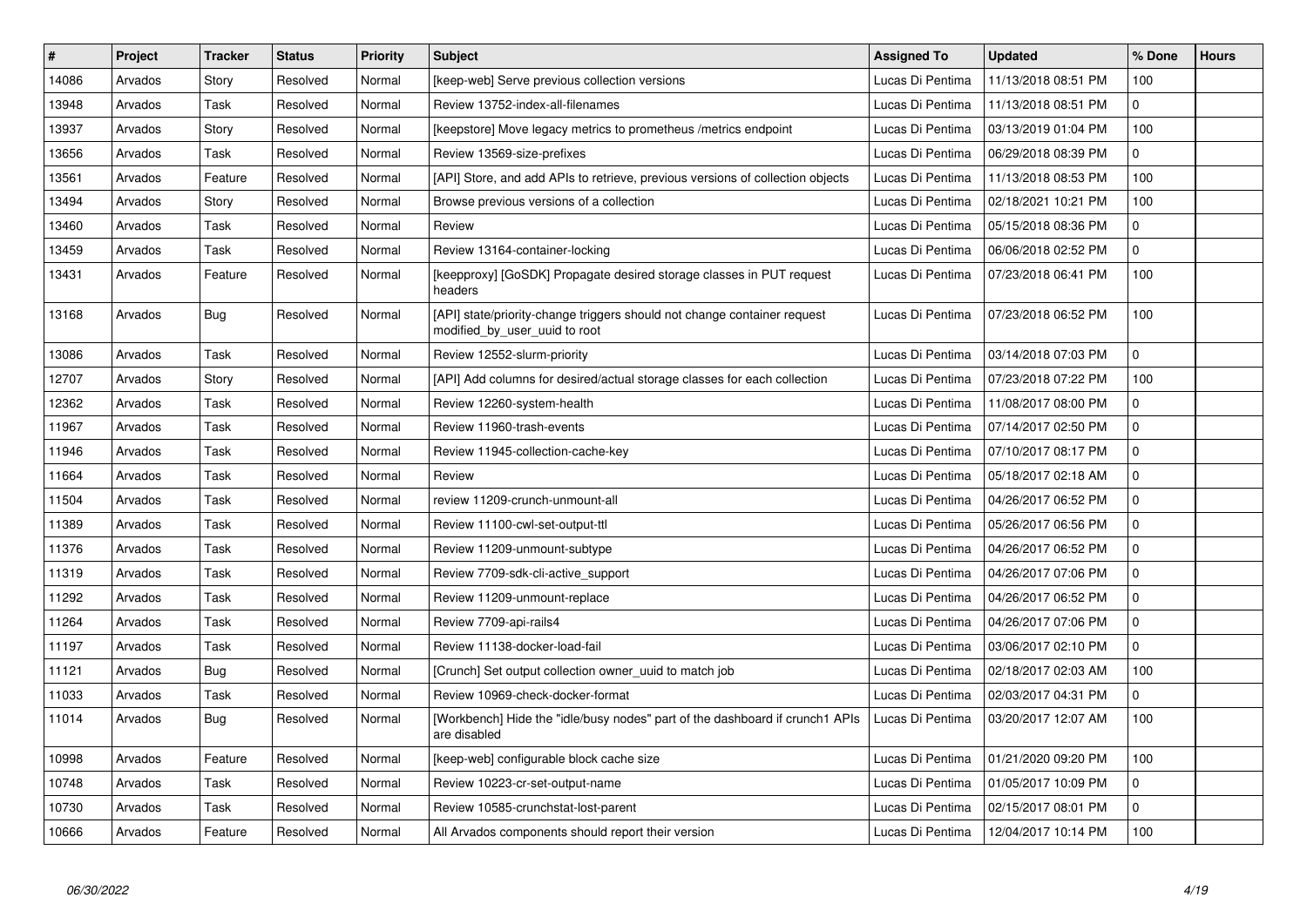| #     | Project                | <b>Tracker</b> | <b>Status</b> | <b>Priority</b> | <b>Subject</b>                                                                                                                   | <b>Assigned To</b>    | <b>Updated</b>      | % Done         | <b>Hours</b> |
|-------|------------------------|----------------|---------------|-----------------|----------------------------------------------------------------------------------------------------------------------------------|-----------------------|---------------------|----------------|--------------|
| 10216 | Arvados                | <b>Bug</b>     | Resolved      | Normal          | [Crunch2] [API] Allow container request to bypass reuse (ensure a new<br>container is created)                                   | Lucas Di Pentima      | 10/20/2016 02:29 PM | 100            |              |
| 10029 | Arvados                | Feature        | Resolved      | Normal          | [Workbench] Send a request ID with each API request so it's visible in the API<br>logs                                           | Lucas Di Pentima      | 09/21/2016 09:51 PM | 100            |              |
| 9701  | Arvados                | <b>Bug</b>     | Resolved      | Normal          | [SDKs] Python SDK Collection class should pack small files into large data<br>blocks                                             | Lucas Di Pentima      | 10/12/2016 02:27 PM | 100            |              |
| 6304  | Arvados                | <b>Bug</b>     | Resolved      | Normal          | [API] Fix config file race condition and improve test cases for DNS update<br>hooks                                              | Lucas Di Pentima      | 04/12/2017 07:14 PM | 100            |              |
| 5737  | Arvados                | <b>Bug</b>     | Resolved      | Normal          | [API] [Workbench] Ruby 2.2 or 2.3 compatibility                                                                                  | Lucas Di Pentima      | 12/13/2016 07:41 PM | 100            |              |
| 3900  | Arvados                | Feature        | Resolved      | Normal          | [Workbench] Trash button on collection uses "delete" API instead of setting<br>expires_at/trash_at                               | Lucas Di Pentima      | 02/10/2017 09:39 PM | 100            |              |
| 14052 | Arvados                | Task           | Closed        | Normal          | Review                                                                                                                           | Lucas Di Pentima      | 11/13/2018 09:32 PM | 0              |              |
| 12967 | Arvados                | Task           | Closed        | Normal          | Review                                                                                                                           | Lucas Di Pentima      | 02/14/2018 08:35 PM | $\overline{0}$ |              |
| 16457 | Arvados                | <b>Bug</b>     | Rejected      | Normal          | [ws] websocket server should obey TLS.Insecure config when connecting to<br>controller, but doesn't                              | Lucas Di Pentima      | 06/17/2020 03:32 PM | 100            |              |
| 14224 | Arvados<br>Workbench 2 | <b>Bug</b>     | Closed        | Normal          | [Bug][Running a workflow] Correct shell quoting in command modal                                                                 | Michał<br>Kłobukowski | 10/02/2018 03:06 PM | $\mathbf 0$    |              |
| 4941  | Arvados                | Task           | Resolved      | Normal          | Review 3408-go-sdk-api-errors                                                                                                    | Misha Zatsman         | 07/08/2015 07:16 PM | $\mathbf 0$    |              |
| 2747  | Arvados                | Task           | Resolved      | Normal          | Review 2744-update-dev-docs branch                                                                                               | Misha Zatsman         | 05/07/2014 03:15 AM | 0              |              |
| 1968  | Arvados                | Story          | Closed        | Normal          | Monitor disk usage (per user and per site; split by transient/persistent;<br>optionally weighted by #users who want persistent). | Misha Zatsman         | 05/28/2014 08:50 PM | 100            |              |
| 17751 | Arvados                | Feature        | <b>New</b>    | Normal          | [arvados-dispatch-cloud] expose rate-limiting condition in metrics                                                               | Nico César            | 06/02/2021 08:02 PM | $\mathbf 0$    |              |
| 17299 | Arvados                | <b>Bug</b>     | Resolved      | Normal          | [controller] runtime_constraints should be spelled {API:true}, not {api:true}                                                    | Nico César            | 05/13/2021 03:16 PM | 100            |              |
| 12744 | Arvados                | Task           | Resolved      | Normal          | Review 12683-keepstore-buffers                                                                                                   | Nico César            | 12/04/2017 09:53 PM | $\mathbf{0}$   |              |
| 11723 | Arvados                | Task           | Resolved      | Normal          | Review                                                                                                                           | Nico César            | 05/21/2017 09:30 PM | $\overline{0}$ |              |
| 11470 | Arvados                | <b>Bug</b>     | Resolved      | Normal          | [API] container_requests#update alternately responds 422 or 404 for no<br>apparent reason                                        | Nico César            | 03/28/2018 06:53 PM | 100            |              |
| 11311 | Arvados                | Task           | Resolved      | Normal          | Review 11221-always-restart-services                                                                                             | Nico César            | 03/23/2017 05:10 PM | $\Omega$       |              |
| 10139 | Arvados                | Task           | Resolved      | Normal          | Review 9912-config-yaml                                                                                                          | Nico César            | 09/27/2016 08:14 PM | $\mathbf{0}$   |              |
| 10071 | Arvados                | Task           | Resolved      | Normal          | Review 9950-arv-git-httpd-config                                                                                                 | Nico César            | 09/26/2016 07:02 PM | 0              |              |
| 10070 | Arvados                | Task           | Resolved      | Normal          | Review 9953-dockercleaner-config                                                                                                 | Nico César            | 09/28/2016 07:04 PM | 0              |              |
| 10068 | Arvados                | Task           | Resolved      | Normal          | Review 9955-keepproxy-config                                                                                                     | Nico César            | 09/28/2016 06:33 PM | $\mathbf 0$    |              |
| 9828  | Arvados                | Task           | Resolved      | Normal          | Review 9826-config-symbols                                                                                                       | Nico César            | 08/22/2016 01:43 PM | 0              |              |
| 9052  | Arvados                | Task           | Resolved      | Normal          | Review 9017-skip-slow-tests                                                                                                      | Nico César            | 07/07/2021 06:25 PM | $\mathbf{0}$   |              |
| 8335  | Arvados                | Task           | Resolved      | Normal          | Review / merge 7934-4xhpq-s3 in puppet tree                                                                                      | Nico César            | 02/02/2016 06:51 PM | $\Omega$       |              |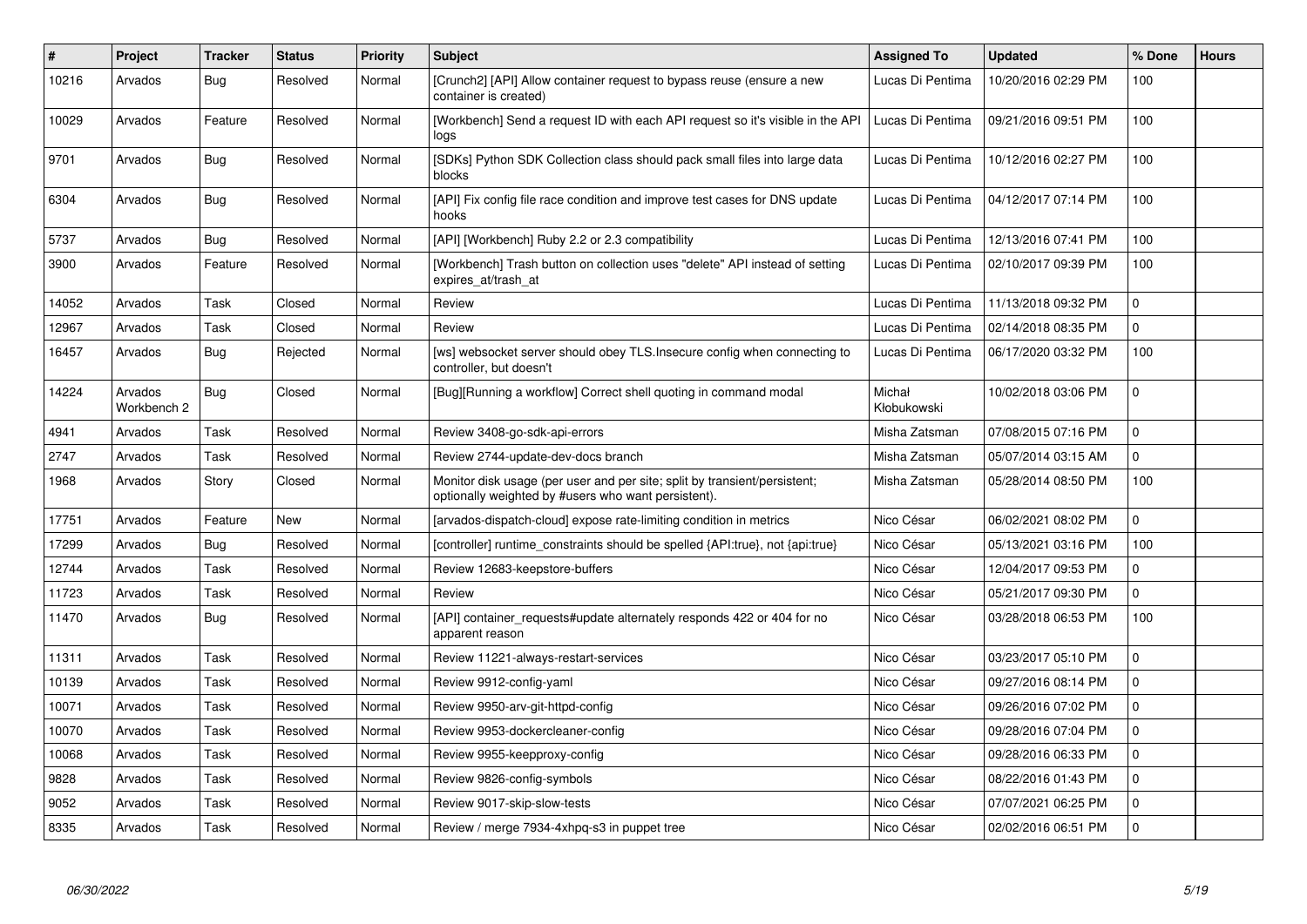| $\#$  | Project | <b>Tracker</b> | <b>Status</b> | <b>Priority</b> | <b>Subject</b>                                                                                              | <b>Assigned To</b> | <b>Updated</b>      | % Done       | <b>Hours</b> |
|-------|---------|----------------|---------------|-----------------|-------------------------------------------------------------------------------------------------------------|--------------------|---------------------|--------------|--------------|
| 6619  | Arvados | Feature        | Resolved      | Normal          | [Deployment] [Documentation] Install system-wide git credential helper for<br>arvados-hosted https git-urls | Nico César         | 07/20/2015 06:05 PM | 100          |              |
| 2256  | Arvados | Story          | Resolved      | Normal          | [Workbench] Users can access an Arvados shell through the Web                                               | Nico César         | 07/09/2015 06:09 PM | 80           |              |
| 13732 | Arvados | Task           | Closed        | Normal          | Review                                                                                                      | Nico César         | 06/29/2020 06:26 PM | 0            |              |
| 10075 | Arvados | Task           | Closed        | Normal          | config file                                                                                                 | Nico César         | 10/12/2016 10:54 AM | 0            |              |
| 15263 | Arvados | Task           | In Progress   | Normal          | Review 14931-custom-tags                                                                                    | Peter Amstutz      | 06/03/2019 03:41 PM | 0            |              |
| 19137 | Arvados | Task           | Resolved      | Normal          | Review 19136-freeze-props-whitelist                                                                         | Peter Amstutz      | 05/19/2022 07:39 PM | 0            |              |
| 17813 | Arvados | Feature        | Resolved      | Normal          | Cache docker-to-singularity image conversions                                                               | Peter Amstutz      | 11/16/2021 04:27 PM | 100          |              |
| 17720 | Arvados | Task           | Resolved      | Normal          | Review 17719-keep-web-pdh-cache                                                                             | Peter Amstutz      | 05/24/2021 06:22 PM | $\mathbf{0}$ |              |
| 17700 | Arvados | Task           | Resolved      | Normal          | Review 17680-oidctoken-doc                                                                                  | Peter Amstutz      | 05/20/2021 01:16 PM | 0            |              |
| 17453 | Arvados | Task           | Resolved      | Normal          | Review 16669-oidc-access-token-fed                                                                          | Peter Amstutz      | 03/11/2021 03:53 PM | $\mathbf 0$  |              |
| 16860 | Arvados | Task           | Resolved      | Normal          | Review 16850-s3-keycount                                                                                    | Peter Amstutz      | 09/22/2020 05:14 PM | 0            |              |
| 16404 | Arvados | Task           | Resolved      | Normal          | Review 16387-batch-update-deactivated-user                                                                  | Peter Amstutz      | 05/14/2020 06:26 PM | 0            |              |
| 16359 | Arvados | Task           | Resolved      | Normal          | Review 16212-pam-install-docs                                                                               | Peter Amstutz      | 05/04/2020 03:07 PM | 0            |              |
| 16357 | Arvados | Task           | Resolved      | Normal          | Review 16343-create-cr-with-logincluster-token                                                              | Peter Amstutz      | 04/28/2020 09:45 PM | $\mathbf 0$  |              |
| 16153 | Arvados | Task           | Resolved      | Normal          | Review 16152-keep-balance-http-crash                                                                        | Peter Amstutz      | 02/13/2020 11:30 PM | $\mathbf 0$  |              |
| 16151 | Arvados | <b>Bug</b>     | Resolved      | Normal          | Python SDK dependency rule sabotages tests                                                                  | Peter Amstutz      | 03/03/2020 02:28 PM | 0            |              |
| 16135 | Arvados | Task           | Resolved      | Normal          | Review 16133-federation-loop                                                                                | Peter Amstutz      | 02/11/2020 03:03 PM | 0            |              |
| 16095 | Arvados | Task           | Resolved      | Normal          | Review 16039-fuse-forward-slash-sub                                                                         | Peter Amstutz      | 02/18/2020 06:12 PM | 0            |              |
| 16081 | Arvados | <b>Bug</b>     | Resolved      | Normal          | [doc] version selector drop-down menu cannot be opened                                                      | Peter Amstutz      | 01/23/2020 10:27 PM | $\mathbf 0$  |              |
| 15950 | Arvados | Task           | Resolved      | Normal          | Review 15759-deploy-crunch-run                                                                              | Peter Amstutz      | 01/02/2020 02:36 PM | $\mathbf 0$  |              |
| 15929 | Arvados | Task           | Resolved      | Normal          | Review 15928-fs-deadlock                                                                                    | Peter Amstutz      | 12/11/2019 07:41 PM | 0            |              |
| 15878 | Arvados | Task           | Resolved      | Normal          | Review 15877-accept-json-in-json                                                                            | Peter Amstutz      | 11/26/2019 09:15 PM | 0            |              |
| 15859 | Arvados | Task           | Resolved      | Normal          | Review 15851-empty-items-array                                                                              | Peter Amstutz      | 11/22/2019 08:18 PM | $\mathbf 0$  |              |
| 15833 | Arvados | Task           | Resolved      | Normal          | Review 15107-prefer-domain-for-username                                                                     | Peter Amstutz      | 11/18/2019 09:31 PM | $\mathbf 0$  |              |
| 15795 | Arvados | Story          | Resolved      | Normal          | [API] Accept configured SystemRootToken without doing a database lookup                                     | Peter Amstutz      | 01/22/2020 02:41 PM | 100          |              |
| 15776 | Arvados | Story          | Resolved      | Normal          | [arvados-dispatch-cloud] Add nodemanager->a-d-c instructions to upgrade<br>notes                            | Peter Amstutz      | 02/07/2020 04:28 PM | 0            |              |
| 15775 | Arvados | Story          | Resolved      | Normal          | [arvados-dispatch-cloud] Promote a-d-c from "experimental" to default in<br>install docs                    | Peter Amstutz      | 02/07/2020 04:28 PM | l 0          |              |
| 15723 | Arvados | Task           | Resolved      | Normal          | Review 15721-config-cors                                                                                    | Peter Amstutz      | 10/15/2019 06:55 PM | $\mathbf 0$  |              |
| 15619 | Arvados | Task           | Resolved      | Normal          | Review 15599-keepstore-iam-role                                                                             | Peter Amstutz      | 10/01/2019 08:20 PM | $\mathbf 0$  |              |
| 15463 | Arvados | Task           | Resolved      | Normal          | Review 14287-federated-list                                                                                 | Peter Amstutz      | 10/31/2019 07:02 PM | 0            |              |
| 15462 | Arvados | Task           | Resolved      | Normal          | Review 13647-load-old-config                                                                                | Peter Amstutz      | 09/25/2019 03:15 PM | $\mathbf 0$  |              |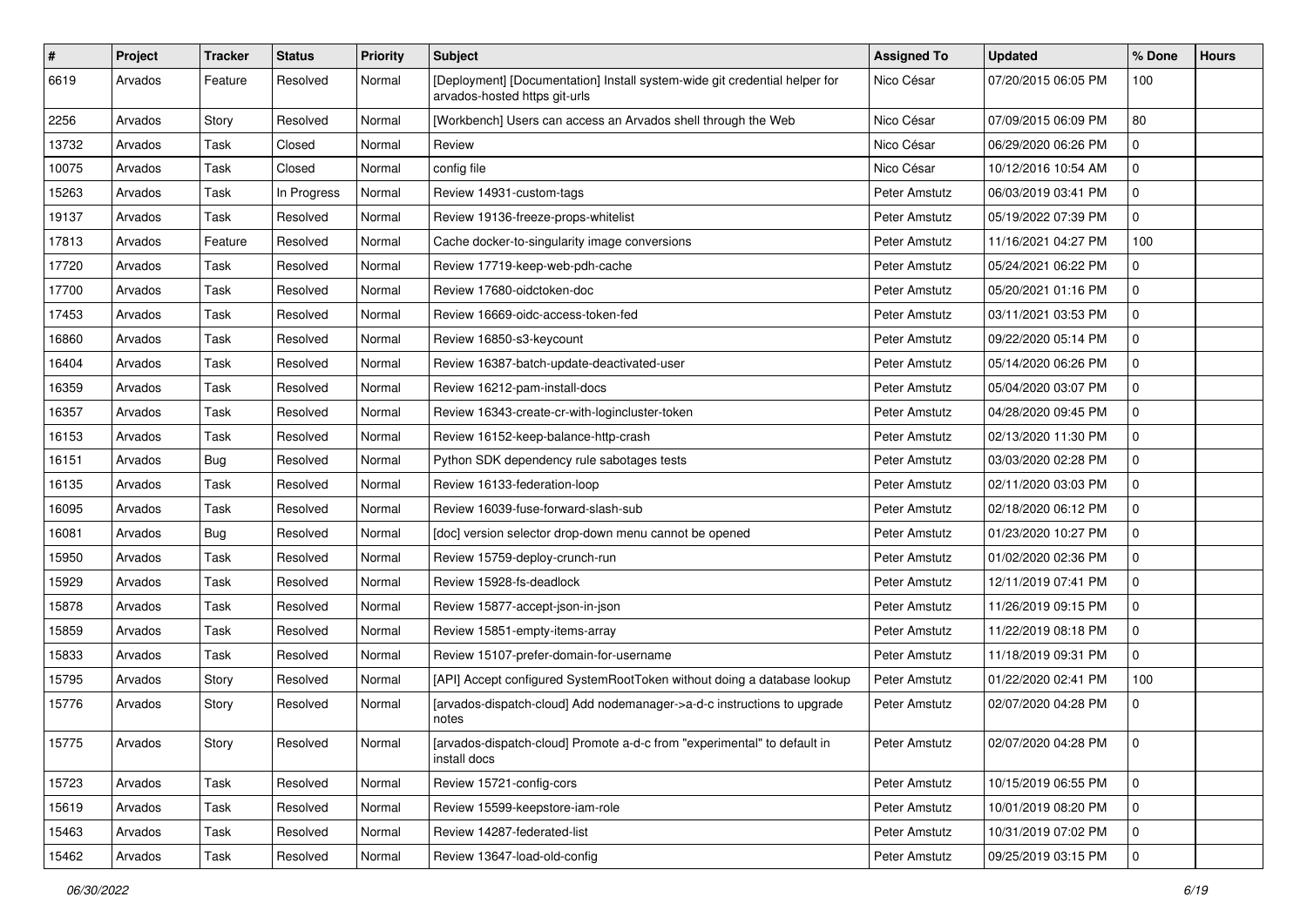| #     | Project | <b>Tracker</b> | <b>Status</b> | <b>Priority</b> | <b>Subject</b>                                                                                                     | <b>Assigned To</b> | <b>Updated</b>      | % Done         | <b>Hours</b> |
|-------|---------|----------------|---------------|-----------------|--------------------------------------------------------------------------------------------------------------------|--------------------|---------------------|----------------|--------------|
| 15389 | Arvados | Task           | Resolved      | Normal          | Review 15026-cloudtest                                                                                             | Peter Amstutz      | 07/03/2019 03:11 PM | 0              |              |
| 15233 | Arvados | Task           | Resolved      | Normal          | Review 15232-blobttl-suffix                                                                                        | Peter Amstutz      | 05/16/2019 01:16 PM | 0              |              |
| 15156 | Arvados | Task           | Resolved      | Normal          | Review 15148-lost-collection-pdh                                                                                   | Peter Amstutz      | 05/06/2019 02:29 PM | $\mathbf{0}$   |              |
| 15124 | Arvados | Task           | Resolved      | Normal          | Review 15112-dont-trash-needed-replica                                                                             | Peter Amstutz      | 04/24/2019 03:30 PM | 0              |              |
| 15087 | Arvados | Feature        | Resolved      | Normal          | [Workbench] Show number of queued containers on dashboard (instead of<br>busy/idle nodes)                          | Peter Amstutz      | 06/17/2019 03:46 PM | 100            |              |
| 15064 | Arvados | Feature        | Resolved      | Normal          | [Workbench2] Use long-lived cookies to improve login chooser defaults                                              | Peter Amstutz      | 05/21/2019 10:27 PM | 100            |              |
| 15049 | Arvados | Task           | Resolved      | Normal          | Review 15044-test-fixes                                                                                            | Peter Amstutz      | 04/04/2019 08:49 PM | 0              |              |
| 15034 | Arvados | Task           | Resolved      | Normal          | Review 14998-hoststat-total                                                                                        | Peter Amstutz      | 03/28/2019 05:25 PM | 0              |              |
| 15016 | Arvados | Task           | Resolved      | Normal          | Review 14807-prod-blockers (last 2 items)                                                                          | Peter Amstutz      | 03/26/2019 07:27 PM | 0              |              |
| 15006 | Arvados | Task           | Resolved      | Normal          | Review 14807-prod-blockers                                                                                         | Peter Amstutz      | 03/21/2019 04:35 PM | 0              |              |
| 14982 | Arvados | Task           | Resolved      | Normal          | Review 14977-kill-if-not-in-queue                                                                                  | Peter Amstutz      | 03/18/2019 07:23 PM | 0              |              |
| 14962 | Arvados | Task           | Resolved      | Normal          | Review 14807-escalate-sigterm                                                                                      | Peter Amstutz      | 03/20/2019 06:54 PM | 0              |              |
| 14870 | Arvados | Story          | Resolved      | Normal          | [API] Access logs from previous attempts after auto-retrying a container<br>request                                | Peter Amstutz      | 03/11/2019 03:08 PM | 100            |              |
| 14868 | Arvados | Task           | Resolved      | Normal          | Review 14807-dispatch-cloud-fixes                                                                                  | Peter Amstutz      | 03/13/2019 04:07 PM | $\mathbf{0}$   |              |
| 14850 | Arvados | Task           | Resolved      | Normal          | Review 14845-fix-flaky-test                                                                                        | Peter Amstutz      | 02/15/2019 03:10 PM | 0              |              |
| 14844 | Arvados | <b>Bug</b>     | Resolved      | Normal          | [dispatch-cloud] Azure driver bugs discovered in trial run                                                         | Peter Amstutz      | 03/05/2019 04:42 PM | 100            |              |
| 14808 | Arvados | Task           | Resolved      | Normal          | Review 14806-crunch1-unescape-manifest                                                                             | Peter Amstutz      | 02/05/2019 03:14 PM | 0              |              |
| 14664 | Arvados | Task           | Resolved      | Normal          | Review 14325-dispatch-cloud                                                                                        | Peter Amstutz      | 02/06/2019 06:00 PM | $\mathbf 0$    |              |
| 14595 | Arvados | <b>Bug</b>     | Resolved      | Normal          | [API] logs.event_at has wrong timestamp                                                                            | Peter Amstutz      | 03/01/2019 06:30 PM | 100            |              |
| 14573 | Arvados | Feature        | Resolved      | Normal          | [Spike] [API] Fully functional filename search                                                                     | Peter Amstutz      | 05/21/2019 10:27 PM | 0              |              |
| 14548 | Arvados | Task           | Resolved      | Normal          | Review 14538-async-write                                                                                           | Peter Amstutz      | 12/03/2018 04:22 PM | 0              |              |
| 14368 | Arvados | Task           | Resolved      | Normal          | Review 14360-dispatch-cloud                                                                                        | Peter Amstutz      | 12/21/2018 08:37 PM | 0              |              |
| 14327 | Arvados | <b>Bug</b>     | Resolved      | Normal          | [CWL] Don't make any create/list API calls when preprocessed inputs turn out<br>to be identical to original inputs | Peter Amstutz      | 03/01/2019 06:30 PM | 100            |              |
| 14324 | Arvados | Feature        | Resolved      | Normal          | [crunch-dispatch-cloud] Azure driver                                                                               | Peter Amstutz      | 03/01/2019 06:30 PM | 100            |              |
| 14290 | Arvados | Task           | Resolved      | Normal          | Review 14199-copy-from-remote                                                                                      | Peter Amstutz      | 11/13/2018 08:53 PM | 0              |              |
| 14289 | Arvados | Task           | Resolved      | Normal          | Review lib/controller/router in 14287-controller-structure                                                         | Peter Amstutz      | 10/31/2019 03:39 PM | $\overline{0}$ |              |
| 14262 | Arvados | Feature        | Resolved      | Normal          | [Controller] Specify runtime token when creating container requests on a<br>remote cluster                         | Peter Amstutz      | 11/13/2018 09:52 PM | 100            |              |
| 14260 | Arvados | Feature        | Resolved      | Normal          | [API] Add "runtime token" field to container requests                                                              | Peter Amstutz      | 11/13/2018 08:53 PM | 100            |              |
| 14240 | Arvados | Task           | Resolved      | Normal          | Review 14236-delete-last-file                                                                                      | Peter Amstutz      | 11/13/2018 08:53 PM | 0              |              |
| 14201 | Arvados | Feature        | Resolved      | Normal          | [API] Accept "exclude_home_project" flag in groups#contents                                                        | Peter Amstutz      | 11/13/2018 08:51 PM | 100            |              |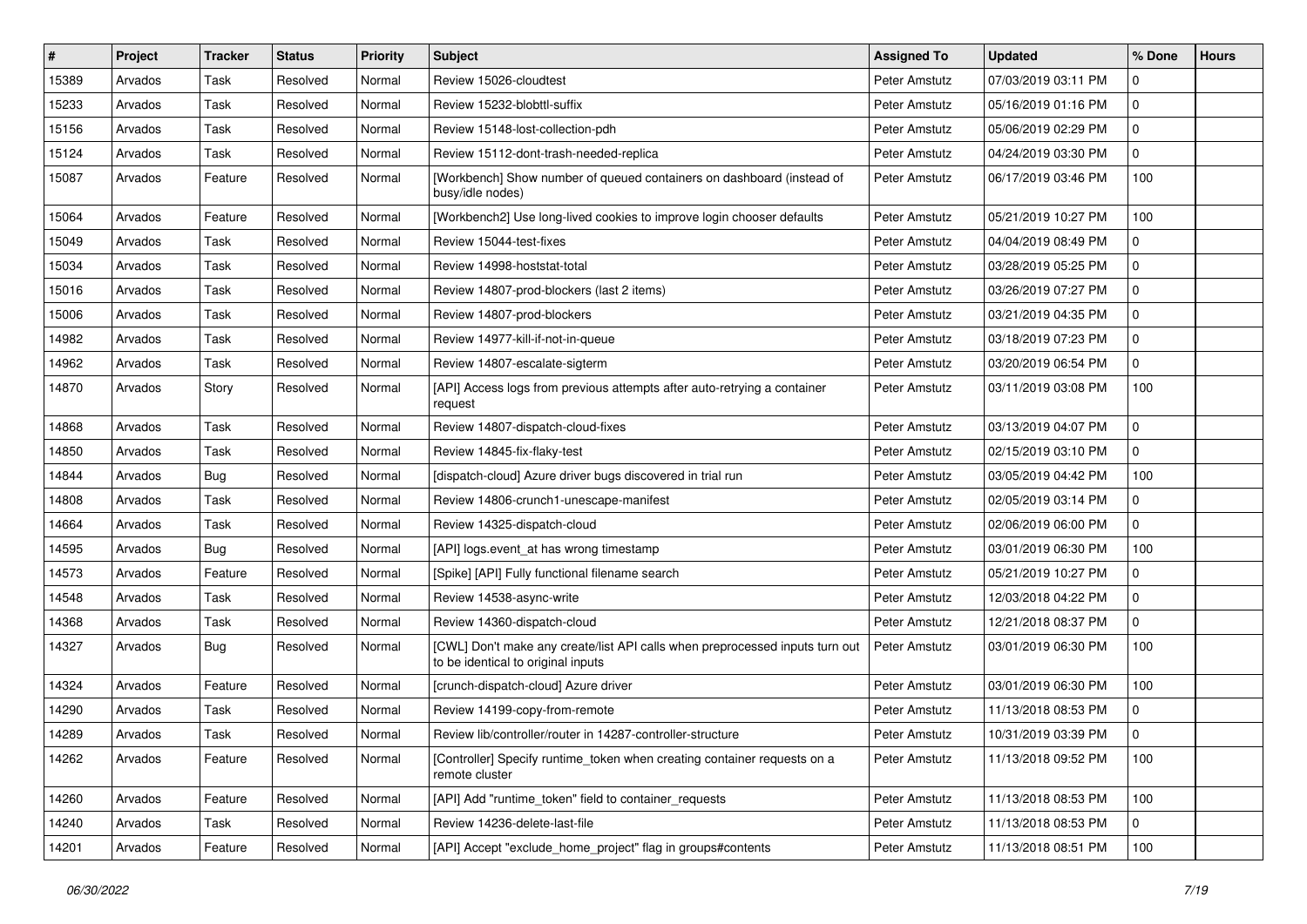| $\#$  | Project | Tracker | <b>Status</b> | <b>Priority</b> | <b>Subject</b>                                                 | <b>Assigned To</b> | <b>Updated</b>      | % Done       | <b>Hours</b> |
|-------|---------|---------|---------------|-----------------|----------------------------------------------------------------|--------------------|---------------------|--------------|--------------|
| 14050 | Arvados | Task    | Resolved      | Normal          | Review 14008-containers-index                                  | Peter Amstutz      | 09/04/2018 09:27 PM | 0            |              |
| 14048 | Arvados | Task    | Resolved      | Normal          | Review 13924-collections-index                                 | Peter Amstutz      | 08/20/2018 06:04 PM | 0            |              |
| 13996 | Arvados | Story   | Resolved      | Normal          | [API] Migrate RailsAPI to new cluster config file              | Peter Amstutz      | 05/21/2019 10:27 PM | 100          |              |
| 13974 | Arvados | Task    | Resolved      | Normal          | Review 13399-lock-starvation                                   | Peter Amstutz      | 08/07/2018 05:55 PM | 0            |              |
| 13950 | Arvados | Task    | Resolved      | Normal          | Review 13146-shared-rails                                      | Peter Amstutz      | 08/17/2018 05:14 PM | 0            |              |
| 13947 | Arvados | Task    | Resolved      | Normal          | Review 13399-renice-too-low-priority-jobs                      | Peter Amstutz      | 08/06/2018 12:58 PM | 0            |              |
| 13945 | Arvados | Task    | Resolved      | Normal          | Review 13939-unqualified-contents-orders                       | Peter Amstutz      | 08/09/2018 02:16 PM | 0            |              |
| 13638 | Arvados | Bug     | Resolved      | Normal          | Fix incorrect python-arvados-cwl-runner package version        | Peter Amstutz      | 07/23/2018 06:52 PM | $\mathbf{0}$ |              |
| 13619 | Arvados | Feature | Resolved      | Normal          | [Controller] Federated multi object retrieval                  | Peter Amstutz      | 11/13/2018 08:51 PM | 100          |              |
| 13462 | Arvados | Task    | Resolved      | Normal          | Review 13446-keepstore-tls                                     | Peter Amstutz      | 05/10/2018 08:07 PM | 0            |              |
| 13416 | Arvados | Task    | Resolved      | Normal          | Review 13111-no-anonymous-sitefs                               | Peter Amstutz      | 05/01/2018 06:03 PM | 0            |              |
| 13397 | Arvados | Task    | Resolved      | Normal          | Review 12626-merge-accounts                                    | Peter Amstutz      | 05/08/2018 03:37 PM | 0            |              |
| 13294 | Arvados | Task    | Resolved      | Normal          | Review 13100-crunch-run-output                                 | Peter Amstutz      | 04/10/2018 03:42 PM | 0            |              |
| 13233 | Arvados | Task    | Resolved      | Normal          | Review 13100-crunch-run-memory                                 | Peter Amstutz      | 03/28/2018 03:31 PM | $\mathbf{0}$ |              |
| 13225 | Arvados | Task    | Resolved      | Normal          | Review 13111-projects-by-id                                    | Peter Amstutz      | 04/25/2018 03:16 PM | 0            |              |
| 13158 | Arvados | Task    | Resolved      | Normal          | Review 13143-secret-mounts                                     | Peter Amstutz      | 03/13/2018 07:35 PM | $\mathbf{0}$ |              |
| 13155 | Arvados | Task    | Resolved      | Normal          | Review 7931-replicas-by-volume                                 | Peter Amstutz      | 03/23/2018 07:49 PM | 0            |              |
| 12971 | Arvados | Task    | Resolved      | Normal          | Review 12199-dispatch-to-node-type                             | Peter Amstutz      | 02/15/2018 08:03 PM | 0            |              |
| 12805 | Arvados | Task    | Resolved      | Normal          | Review 12803-unescaped-colon-filename                          | Peter Amstutz      | 12/12/2017 06:41 PM | 0            |              |
| 12564 | Arvados | Task    | Resolved      | Normal          | Review 12306-dont-stat-mounts                                  | Peter Amstutz      | 11/08/2017 04:55 PM | $\mathbf{0}$ |              |
| 12563 | Arvados | Task    | Resolved      | Normal          | Review 11994-no-sysfs-fuse                                     | Peter Amstutz      | 11/06/2017 09:30 PM | $\mathbf{0}$ |              |
| 12373 | Arvados | Task    | Resolved      | Normal          | Review 12347-obey-wf-reuse-hint                                | Peter Amstutz      | 09/29/2017 12:50 PM | 0            |              |
| 12363 | Arvados | Task    | Resolved      | Normal          | Review 8333-docker-repo-tag                                    | Peter Amstutz      | 10/03/2017 01:48 PM | $\mathbf{0}$ |              |
| 12266 | Arvados | Task    | Resolved      | Normal          | Review 12125-workbench-project-trash                           | Peter Amstutz      | 10/23/2017 08:03 PM | 0            |              |
| 12265 | Arvados | Task    | Resolved      | Normal          | Review 12246-command-not-found                                 | Peter Amstutz      | 09/27/2017 06:35 PM | $\mathbf 0$  |              |
| 11887 | Arvados | Task    | Resolved      | Normal          | Review 8784-dir-listings                                       | Peter Amstutz      | 07/03/2017 02:06 PM | 0            |              |
| 11859 | Arvados | Task    | Resolved      | Normal          | Review 11283-available-slot-query                              | Peter Amstutz      | 06/16/2017 01:22 PM | $\mathbf{0}$ |              |
| 11835 | Arvados | Task    | Resolved      | Normal          | Review 11803-repo-perms                                        | Peter Amstutz      | 06/14/2017 03:26 PM | 0            |              |
| 11645 | Arvados | Feature | Resolved      | Normal          | [keepstore] Add "StorageClasses" field to volume config        | Peter Amstutz      | 07/23/2018 07:22 PM | 100          |              |
| 11607 | Arvados | Task    | Resolved      | Normal          | Review 11606-rails4-no-munge                                   | Peter Amstutz      | 05/02/2017 05:42 PM | 0            |              |
| 11561 | Arvados | Bug     | Resolved      | Normal          | [API] Limit number of lock/unlock cycles for a given container | Peter Amstutz      | 03/01/2019 07:33 PM | 100          |              |
| 11528 | Arvados | Task    | Resolved      | Normal          | Review 11510-sdk-extend-files                                  | Peter Amstutz      | 04/20/2017 06:28 PM | 0            |              |
| 11482 | Arvados | Task    | Resolved      | Normal          | Review                                                         | Peter Amstutz      | 05/01/2017 07:52 PM | 0            |              |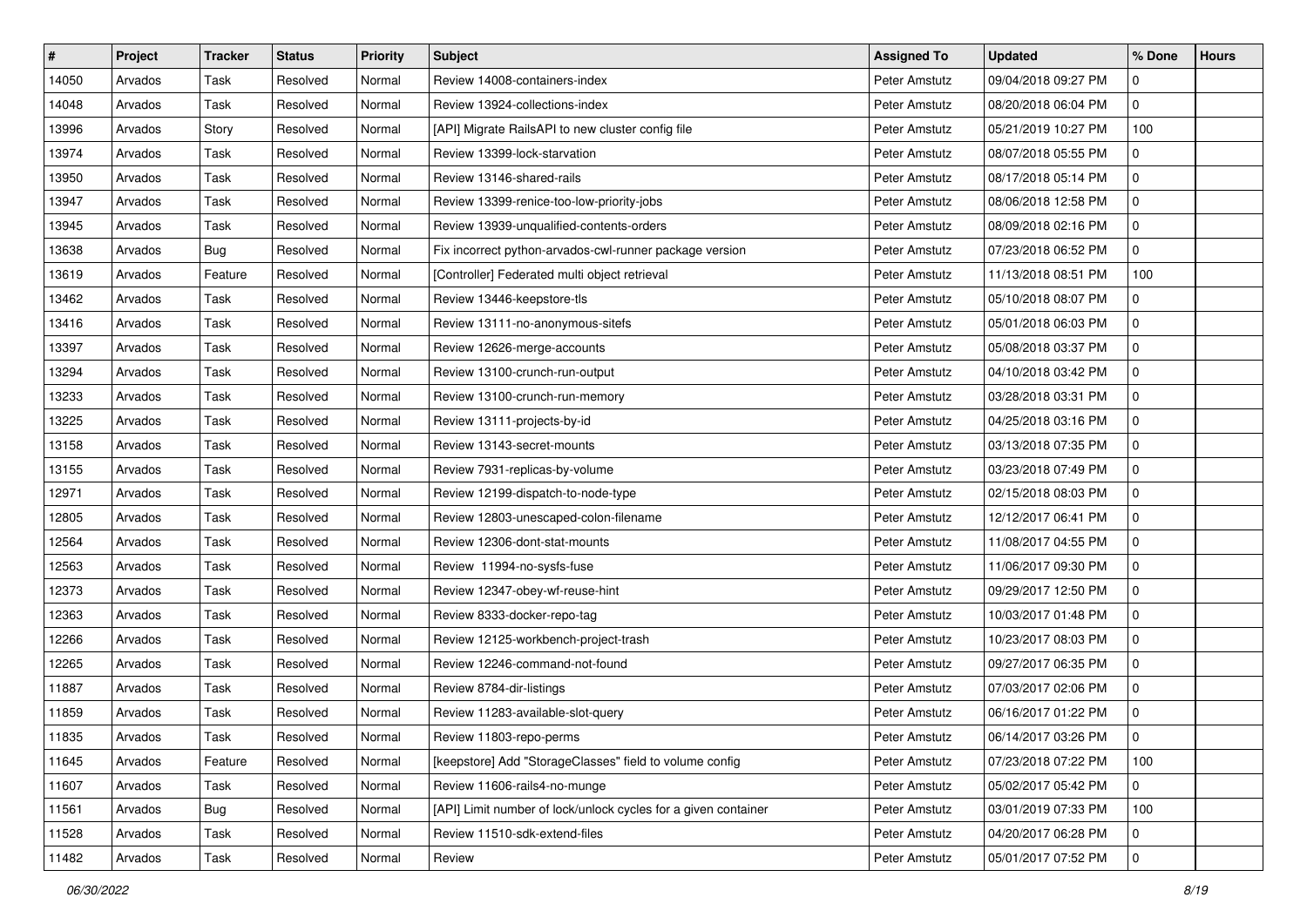| $\vert$ # | Project | <b>Tracker</b> | <b>Status</b> | <b>Priority</b> | <b>Subject</b>                                                                                 | <b>Assigned To</b> | <b>Updated</b>      | % Done       | <b>Hours</b> |
|-----------|---------|----------------|---------------|-----------------|------------------------------------------------------------------------------------------------|--------------------|---------------------|--------------|--------------|
| 11481     | Arvados | Task           | Resolved      | Normal          | Review                                                                                         | Peter Amstutz      | 04/26/2017 07:16 PM | 0            |              |
| 11479     | Arvados | Task           | Resolved      | Normal          | Review                                                                                         | Peter Amstutz      | 03/28/2018 06:53 PM | 0            |              |
| 11388     | Arvados | Task           | Resolved      | Normal          | Review 11100-cr-output-ttl                                                                     | Peter Amstutz      | 05/24/2017 06:34 PM | 0            |              |
| 11267     | Arvados | Task           | Resolved      | Normal          | Review 10669-safe-http-cache                                                                   | Peter Amstutz      | 03/23/2017 03:49 PM | 0            |              |
| 11263     | Arvados | Task           | Resolved      | Normal          | Review                                                                                         | Peter Amstutz      | 04/26/2017 07:16 PM | 0            |              |
| 11196     | Arvados | Task           | Resolved      | Normal          | Review 11166-log-name-collision                                                                | Peter Amstutz      | 03/07/2017 02:46 PM | 0            |              |
| 11195     | Arvados | Task           | Resolved      | Normal          | Review 11168-serialize-json                                                                    | Peter Amstutz      | 03/03/2017 04:31 PM | 0            |              |
| 10992     | Arvados | Task           | Resolved      | Normal          | Review 10990-keep-web-ranges                                                                   | Peter Amstutz      | 02/01/2017 08:02 PM | $\mathbf 0$  |              |
| 10991     | Arvados | Task           | Resolved      | Normal          | Review 10700-dispatch                                                                          | Peter Amstutz      | 01/31/2017 09:26 PM | 0            |              |
| 10865     | Arvados | Feature        | Resolved      | Normal          | [Crunch2] [Crunch1] Disable crunch1 APIs by default on new installs                            | Peter Amstutz      | 11/13/2018 08:49 PM | 100          |              |
| 10731     | Arvados | Task           | Resolved      | Normal          | Review 10467-client-disconnect                                                                 | Peter Amstutz      | 01/04/2017 05:46 PM | 0            |              |
| 10474     | Arvados | Task           | Resolved      | Normal          | Review 10468-blob-storage-timeouts                                                             | Peter Amstutz      | 11/08/2016 04:09 PM | 0            |              |
| 10350     | Arvados | <b>Bug</b>     | Resolved      | Normal          | [Documentation] Update /api/authentication.html with correct information                       | Peter Amstutz      | 03/07/2017 06:59 PM | 0            |              |
| 10254     | Arvados | Task           | Resolved      | Normal          | Review                                                                                         | Peter Amstutz      | 10/26/2016 07:29 PM | $\mathbf{0}$ |              |
| 10226     | Arvados | Task           | Resolved      | Normal          | review 9848-finalize-on-reuse                                                                  | Peter Amstutz      | 10/13/2016 03:11 PM | 0            |              |
| 10043     | Arvados | Task           | Resolved      | Normal          | Review 9848-copy-container-output                                                              | Peter Amstutz      | 10/12/2016 06:42 PM | 0            |              |
| 9726      | Arvados | Task           | Resolved      | Normal          | Review 9595-mount-json                                                                         | Peter Amstutz      | 08/04/2016 02:09 PM | 0            |              |
| 9305      | Arvados | Task           | Resolved      | Normal          | Review 9272-test-races                                                                         | Peter Amstutz      | 05/27/2016 08:34 PM | 0            |              |
| 9302      | Arvados | Task           | Resolved      | Normal          | Review 9278-expiring-collections                                                               | Peter Amstutz      | 07/07/2021 06:25 PM | 0            |              |
| 9098      | Arvados | Task           | Resolved      | Normal          | Review 8128-crunch2-auth-api                                                                   | Peter Amstutz      | 05/12/2016 04:57 PM | 0            |              |
| 8355      | Arvados | Task           | Resolved      | Normal          | review 8288-poll-client-close-timeout                                                          | Peter Amstutz      | 02/10/2016 03:16 PM | 0            |              |
| 8290      | Arvados | Task           | Resolved      | Normal          | Review 8284-fix-slurm-queue-timestamp-check                                                    | Peter Amstutz      | 02/10/2016 03:46 PM | 0            |              |
| 8276      | Arvados | Task           | Resolved      | Normal          | Find out whether 6833-arv-mount-cache-refresh makes the test in<br>6833-test-token-expiry pass | Peter Amstutz      | 01/21/2016 06:51 PM | $\mathbf{0}$ |              |
| 8035      | Arvados | Task           | Resolved      | Normal          | review 7965-fail-abandoned-jobs                                                                | Peter Amstutz      | 12/23/2015 07:31 PM | $\mathbf 0$  |              |
| 8034      | Arvados | Task           | Resolved      | Normal          | review 7884-ajax-log-redirect                                                                  | Peter Amstutz      | 01/04/2016 06:23 PM | 0            |              |
| 7912      | Arvados | Task           | Resolved      | Normal          | Review 7868-docker-run-args                                                                    | Peter Amstutz      | 12/02/2015 09:47 PM | 0            |              |
| 7816      | Arvados | Feature        | Resolved      | Normal          | [Crunch2] Execute minimal container spec with logging                                          | Peter Amstutz      | 01/20/2016 04:44 PM | 100          |              |
| 7784      | Arvados | Task           | Resolved      | Normal          | Review 7751-mount-tmp                                                                          | Peter Amstutz      | 12/02/2015 08:39 PM | $\mathbf 0$  |              |
| 7601      | Arvados | Task           | Resolved      | Normal          | Review 6358-put-rendezvous                                                                     | Peter Amstutz      | 03/07/2017 06:47 PM | 0            |              |
| 7545      | Arvados | Task           | Resolved      | Normal          | Review 7491-go-keepclient-retry                                                                | Peter Amstutz      | 10/15/2015 02:31 PM | $\mathbf 0$  |              |
| 7536      | Arvados | Task           | Resolved      | Normal          | Review 7159-clean-index (also fixes #7168)                                                     | Peter Amstutz      | 10/14/2015 05:56 PM | 0            |              |
| 7493      | Arvados | Task           | Resolved      | Normal          | Review 7491-keepclient-bugs                                                                    | Peter Amstutz      | 10/14/2015 07:22 PM | $\mathbf{0}$ |              |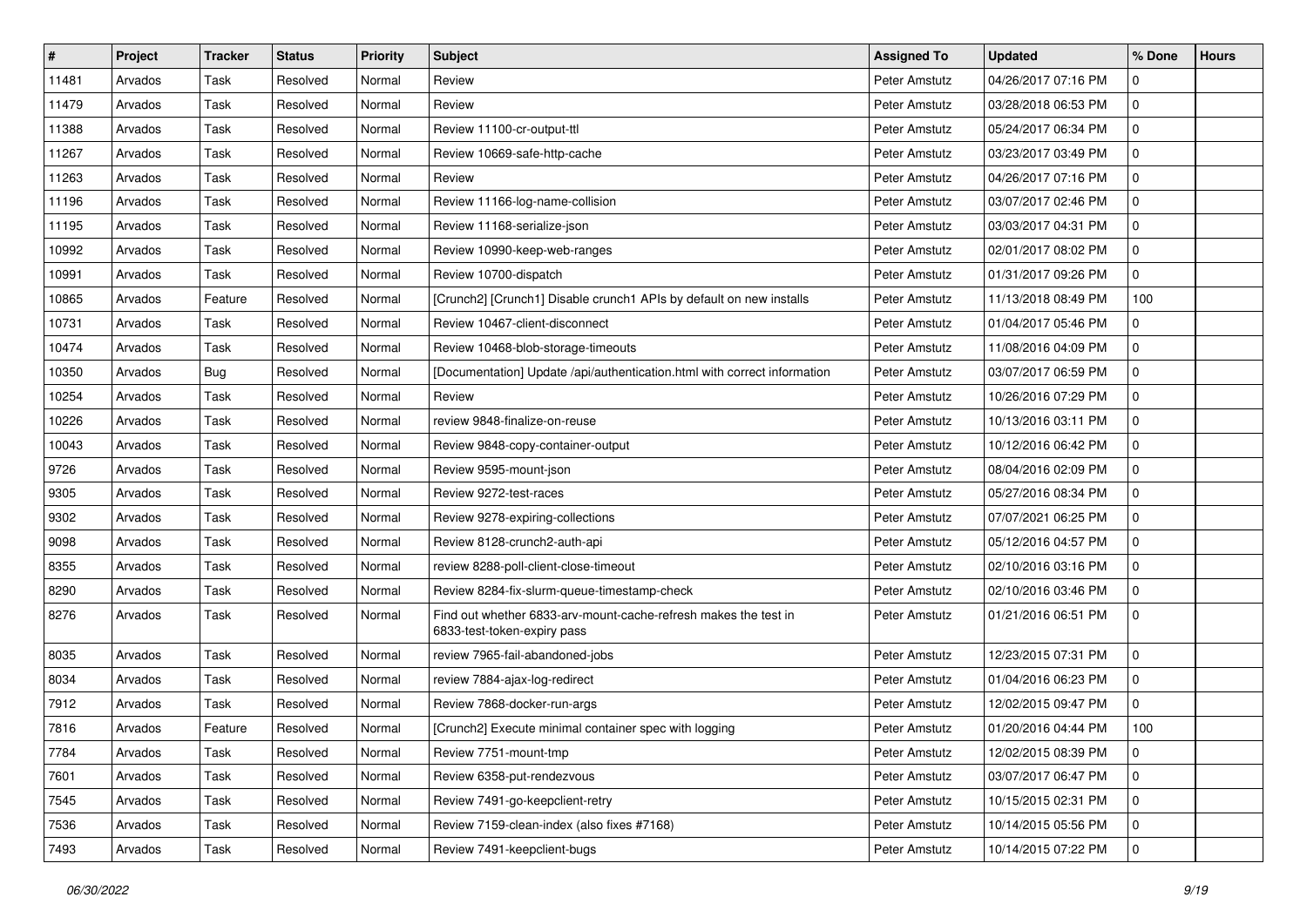| $\sharp$ | Project | Tracker    | <b>Status</b> | <b>Priority</b> | <b>Subject</b>                                                                                                          | <b>Assigned To</b> | <b>Updated</b>      | % Done       | <b>Hours</b> |
|----------|---------|------------|---------------|-----------------|-------------------------------------------------------------------------------------------------------------------------|--------------------|---------------------|--------------|--------------|
| 7480     | Arvados | Task       | Resolved      | Normal          | Review 6967-yaml-format                                                                                                 | Peter Amstutz      | 10/09/2015 02:15 AM | 0            |              |
| 7228     | Arvados | Bug        | Resolved      | Normal          | [Crunch] crunch-dispatch should not create tmp files that break API server                                              | Peter Amstutz      | 09/25/2015 01:14 PM | 100          |              |
| 7181     | Arvados | Bug        | Resolved      | Normal          | [Crunch] crunch-job installer script should handle egg_info errors caused<br>because Git is not installed               | Peter Amstutz      | 09/25/2015 01:13 PM | 100          |              |
| 6949     | Arvados | Task       | Resolved      | Normal          | Review 6638-backport-deps (arvados + arvados-dev)                                                                       | Peter Amstutz      | 08/19/2015 08:01 PM | 0            |              |
| 6833     | Arvados | <b>Bug</b> | Resolved      | Normal          | [FUSE] arv-mount caches manifests too long, ends up using expired Keep<br>signatures                                    | Peter Amstutz      | 01/21/2016 10:30 PM | 100          |              |
| 6785     | Arvados | Task       | Resolved      | Normal          | Review 6663-bugfixes                                                                                                    | Peter Amstutz      | 07/30/2015 07:15 PM | 0            |              |
| 6733     | Arvados | Task       | Resolved      | Normal          | Review 6592-retry-if-cleanupfail                                                                                        | Peter Amstutz      | 07/30/2015 07:33 PM | 0            |              |
| 6520     | Arvados | Feature    | Resolved      | Normal          | [Node Manager] [Crunch2] Take queued containers into account when<br>computing how many nodes should be up              | Peter Amstutz      | 03/01/2017 08:14 PM | 100          |              |
| 6296     | Arvados | Task       | Resolved      | Normal          | Review 6272-index-eof                                                                                                   | Peter Amstutz      | 06/19/2015 01:27 PM | 0            |              |
| 6295     | Arvados | Task       | Resolved      | Normal          | Review                                                                                                                  | Peter Amstutz      | 07/08/2015 02:06 PM | $\mathbf{0}$ |              |
| 5950     | Arvados | Task       | Resolved      | Normal          | review 5748-max-buffers                                                                                                 | Peter Amstutz      | 05/08/2015 06:49 PM | 0            |              |
| 5868     | Arvados | Task       | Resolved      | Normal          | Review 5562-pycurl-upload                                                                                               | Peter Amstutz      | 05/04/2015 01:27 PM | $\mathbf 0$  |              |
| 5849     | Arvados | Task       | Resolved      | Normal          | Review 3145-close-early                                                                                                 | Peter Amstutz      | 04/30/2015 06:47 PM | $\mathbf{0}$ |              |
| 5524     | Arvados | Bug        | Resolved      | Normal          | [Crunch] Add "arvados.errors.Keep" to list of magic strings in crunch-job that<br>signify transient failure             | Peter Amstutz      | 03/23/2015 08:10 PM | 100          |              |
| 5412     | Arvados | Feature    | Resolved      | Normal          | [SSO] Support LDAP-only configuration                                                                                   | Peter Amstutz      | 04/30/2015 01:56 AM | 100          |              |
| 5360     | Arvados | Task       | Resolved      | Normal          | Review 5043-crunchstat-long-lines                                                                                       | Peter Amstutz      | 03/04/2015 04:36 PM | 0            |              |
| 5358     | Arvados | Task       | Resolved      | Normal          | In Python SDK, check each request's size against discovered limit                                                       | Peter Amstutz      | 03/03/2015 09:21 PM | 0            |              |
| 5357     | Arvados | Task       | Resolved      | Normal          | Advertise configurable request size limit in discovery doc (default 128MiB)                                             | Peter Amstutz      | 03/03/2015 09:21 PM | 0            |              |
| 4930     | Arvados | Story      | Resolved      | Normal          | [FUSE] Design: specify behavior for writable arv-mount                                                                  | Peter Amstutz      | 01/29/2015 08:34 PM | 100          |              |
| 4924     | Arvados | Bug        | Resolved      | Normal          | [SDKs] Improve arv edit error handling UX                                                                               | Peter Amstutz      | 01/12/2015 06:42 PM | 100          |              |
| 4904     | Arvados | Story      | Resolved      | Normal          | [SDKs] Use websockets to restart/reconfigure a web service running on a VM<br>whenever the content of a project changes | Peter Amstutz      | 02/12/2015 08:41 PM | 100          |              |
| 4876     | Arvados | Task       | Resolved      | Normal          | Review 4875-keepclient-test-race                                                                                        | Peter Amstutz      | 12/29/2014 09:54 PM | 0            |              |
| 4752     | Arvados | Bug        | Resolved      | Normal          | [Docker] Make websockets work, probably by using passenger standalone<br>instead of apache.                             | Peter Amstutz      | 04/02/2015 07:41 PM | 100          |              |
| 4679     | Arvados | Task       | Resolved      | Normal          | Review 3781-browser-friendly-servers                                                                                    | Peter Amstutz      | 12/01/2014 11:13 PM | $\mathbf 0$  |              |
| 4606     | Arvados | Task       | Resolved      | Normal          | Report relevant package versions during install phase                                                                   | Peter Amstutz      | 01/07/2015 07:37 PM | $\mathbf 0$  |              |
| 4549     | Arvados | Task       | Resolved      | Normal          | Review 3824-task-work                                                                                                   | Peter Amstutz      | 11/17/2014 04:04 PM | $\mathbf 0$  |              |
| 4428     | Arvados | Task       | Resolved      | Normal          | Review 4084-log-pane-refresh-TC                                                                                         | Peter Amstutz      | 11/07/2014 02:48 PM | 0            |              |
| 4312     | Arvados | Story      | Resolved      | Normal          | [Crunch] crunch-job should report current Python SDK version at start of each<br>task                                   | Peter Amstutz      | 01/08/2015 06:50 PM | 100          |              |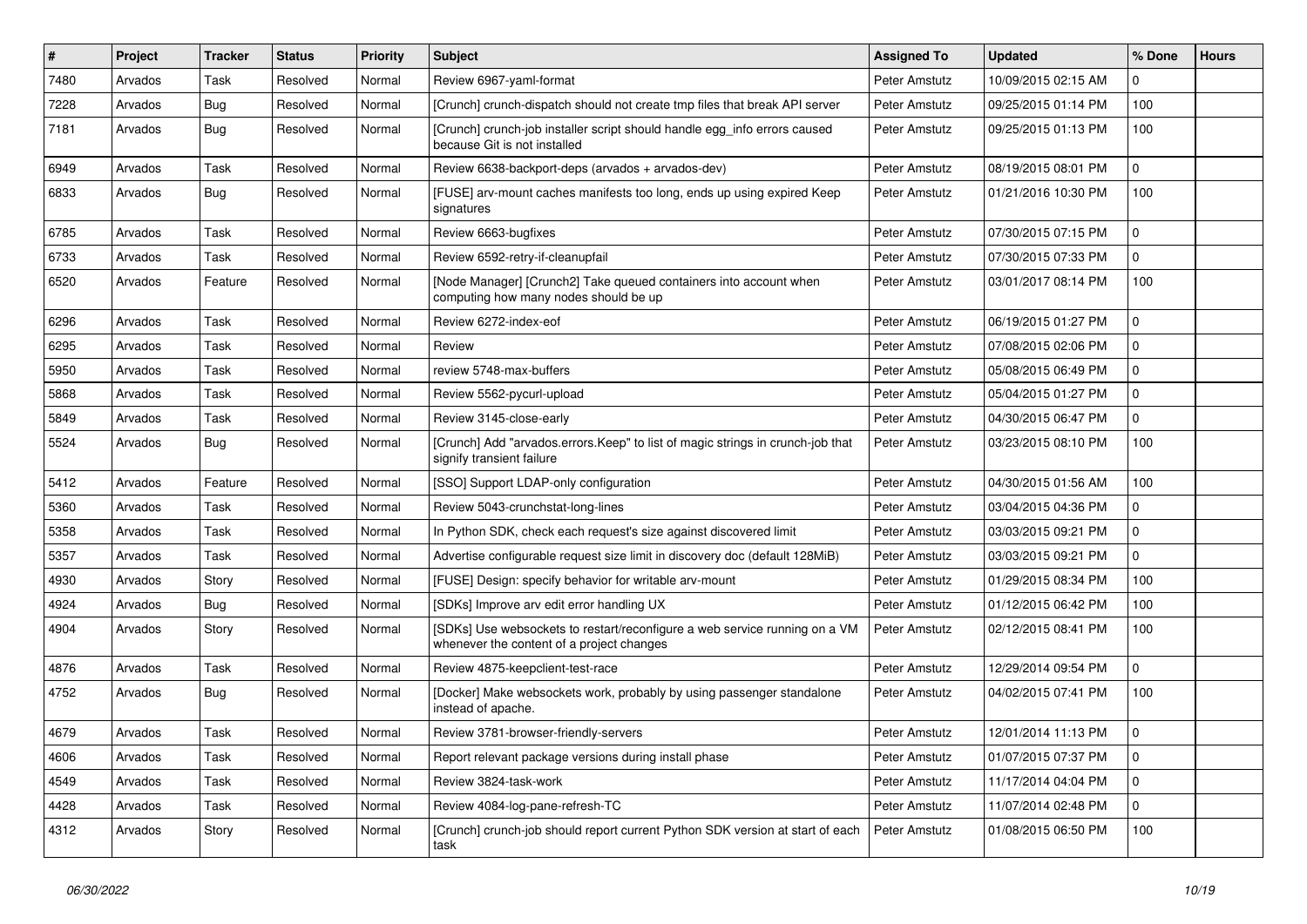| $\vert$ # | Project | <b>Tracker</b> | <b>Status</b> | Priority | <b>Subject</b>                                                                                                                                               | <b>Assigned To</b> | <b>Updated</b>      | % Done         | <b>Hours</b> |
|-----------|---------|----------------|---------------|----------|--------------------------------------------------------------------------------------------------------------------------------------------------------------|--------------------|---------------------|----------------|--------------|
| 4240      | Arvados | Task           | Resolved      | Normal   | Review 4229-close-files                                                                                                                                      | Peter Amstutz      | 10/17/2014 05:51 PM | 0              |              |
| 4130      | Arvados | Task           | Resolved      | Normal   | Review 4044-crunchstat-wait                                                                                                                                  | Peter Amstutz      | 10/08/2014 07:05 PM | 0              |              |
| 4042      | Arvados | Feature        | Resolved      | Normal   | [Crunch] run-command script supports running MxN tasks (e.g., M directories<br>x N chromosomes)                                                              | Peter Amstutz      | 10/09/2014 01:35 PM | 100            |              |
| 4014      | Arvados | Task           | Resolved      | Normal   | Review 3616-live-stream                                                                                                                                      | Peter Amstutz      | 09/29/2014 02:16 PM | $\overline{0}$ |              |
| 3899      | Arvados | Feature        | Resolved      | Normal   | [Crunch] crunch-job and Workbench use the new job state attribute (see<br>#3898) instead of paying attention to (and updating) running and success<br>flags. | Peter Amstutz      | 09/26/2014 08:39 PM | 100            |              |
| 3767      | Arvados | Task           | Resolved      | Normal   | Get feedback from Abram and Sasha on proposed directory hierarchy                                                                                            | Peter Amstutz      | 09/04/2014 11:42 AM | 0              |              |
| 3766      | Arvados | Task           | Resolved      | Normal   | Send screen capture to Tom O'Keefe to get design/layout advice                                                                                               | Peter Amstutz      | 09/23/2014 06:57 PM | $\mathbf{0}$   |              |
| 3719      | Arvados | <b>Bug</b>     | Resolved      | Normal   | [Crunch] run-command crashes: TypeError: coercing to Unicode  NoneType<br>found                                                                              | Peter Amstutz      | 09/02/2014 09:01 AM | 50             |              |
| 3692      | Arvados | Bug            | Resolved      | Normal   | [API] Eventbus filters parameter should use implicit AND (like REST filters)<br>instead of implicit OR.                                                      | Peter Amstutz      | 10/14/2014 05:01 PM | 100            |              |
| 3670      | Arvados | Task           | Resolved      | Normal   | Review 3627-selectable-projects                                                                                                                              | Peter Amstutz      | 08/26/2014 07:41 PM | $\mathbf{0}$   |              |
| 3665      | Arvados | Task           | Resolved      | Normal   | Review 3171-admin-groups                                                                                                                                     | Peter Amstutz      | 08/25/2014 08:35 PM | 0              |              |
| 3656      | Arvados | Story          | Resolved      | Normal   | [SDKs] "arv create object_type" should create a new object and then open it<br>like "arv edit" does now.                                                     | Peter Amstutz      | 10/14/2014 05:00 PM | 100            |              |
| 3655      | Arvados | Task           | Resolved      | Normal   | [SDKs] "arv edit" should not fail just because some special attribute (which I<br>didn't edit) is rejected by the "update" call.                             | Peter Amstutz      | 01/08/2015 06:52 PM | $\Omega$       |              |
| 3632      | Arvados | Task           | Resolved      | Normal   | Review 3036-collection-uuids                                                                                                                                 | Peter Amstutz      | 08/26/2014 11:28 AM | $\mathbf{0}$   |              |
| 3631      | Arvados | Task           | Resolved      | Normal   | Review 3504-clients-compatible-with-3036                                                                                                                     | Peter Amstutz      | 08/22/2014 11:56 AM | $\overline{0}$ |              |
| 3533      | Arvados | Task           | Resolved      | Normal   | Review 2769-disable-delete-flag                                                                                                                              | Peter Amstutz      | 08/08/2014 04:06 PM | $\overline{0}$ |              |
| 3524      | Arvados | Task           | Resolved      | Normal   | Review 3499-home-project                                                                                                                                     | Peter Amstutz      | 08/08/2014 01:27 PM | $\mathbf 0$    |              |
| 3520      | Arvados | Task           | Resolved      | Normal   | Review 3036-mutable-collections                                                                                                                              | Peter Amstutz      | 08/07/2014 04:51 PM | $\overline{0}$ |              |
| 3504      | Arvados | Story          | Resolved      | Normal   | [SDKs] Clients are compatible with #3036                                                                                                                     | Peter Amstutz      | 08/25/2014 08:39 PM | 100            |              |
| 3502      | Arvados | Task           | Resolved      | Normal   | Document expectations for content addressing                                                                                                                 | Peter Amstutz      | 08/22/2014 09:16 AM | 0              |              |
| 3492      | Arvados | Task           | Resolved      | Normal   | Add title and description fields to pipeline template schema doc                                                                                             | Peter Amstutz      | 08/06/2014 10:52 AM | $\mathbf 0$    |              |
| 3426      | Arvados | Task           | Resolved      | Normal   | Review 3425-truncated-output                                                                                                                                 | Peter Amstutz      | 07/30/2014 05:18 PM | $\overline{0}$ |              |
| 3373      | Arvados | <b>Bug</b>     | Resolved      | Normal   | [Sample pipelines] Improve SNV pipeline to accept example exome fastq data<br>(2 pairs of reads) as a single input collection.                               | Peter Amstutz      | 08/13/2014 04:55 PM | 100            |              |
| 3372      | Arvados | <b>Bug</b>     | Resolved      | Normal   | [Sample pipelines] Add title and description fields to user-provided input<br>parameters in sample pipelines                                                 | Peter Amstutz      | 08/06/2014 10:53 AM | 100            |              |
| 3350      | Arvados | Task           | Resolved      | Normal   | Review 3349-install-docs                                                                                                                                     | Peter Amstutz      | 07/30/2014 04:16 PM | $\Omega$       |              |
| 3254      | Arvados | Story          | Resolved      | Normal   | [Documentation] Add a "run one of the sample crunch scripts in<br>local/development mode from your VM" tutorial                                              | Peter Amstutz      | 08/11/2014 07:06 PM | 100            |              |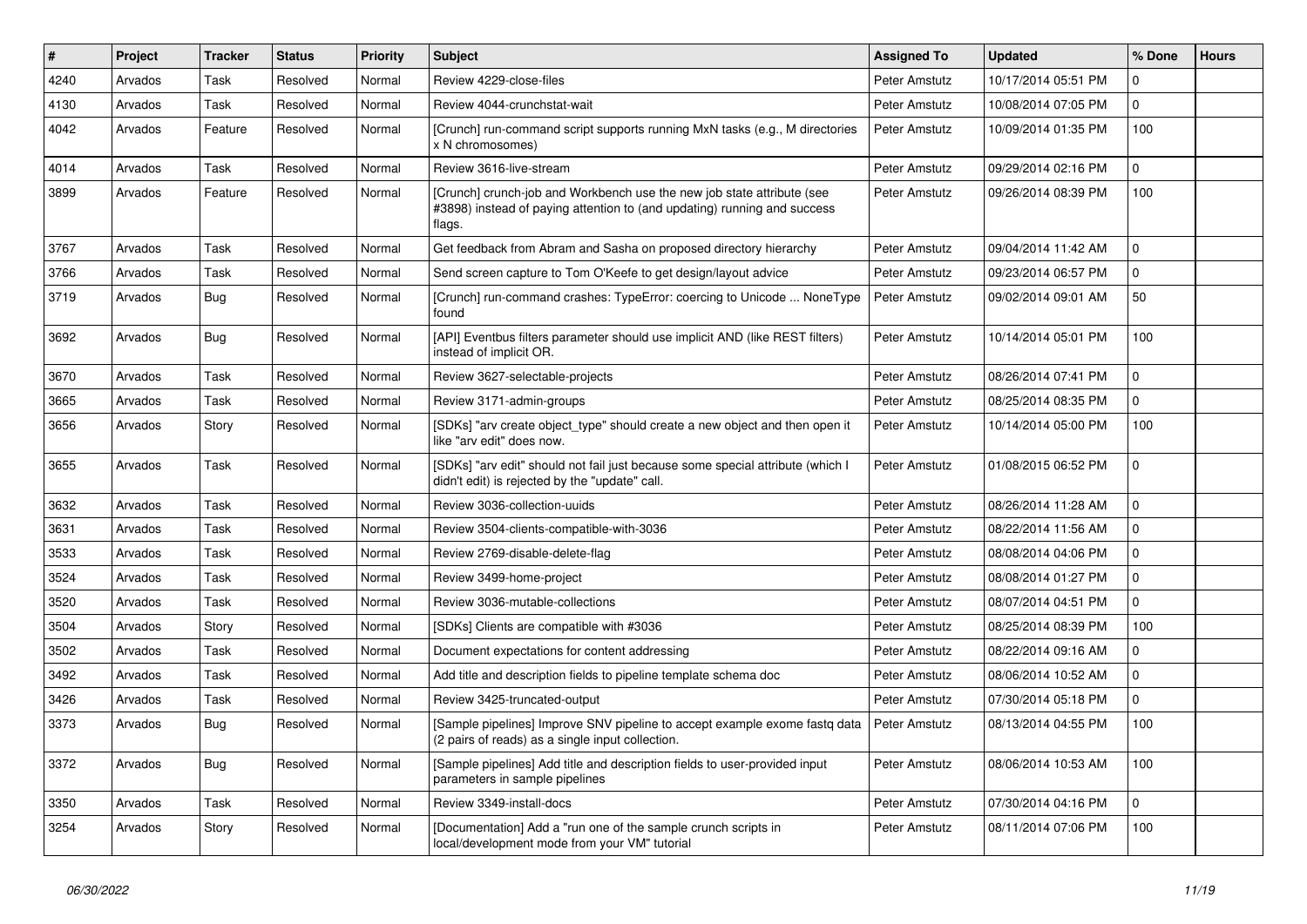| $\#$ | Project | <b>Tracker</b> | <b>Status</b> | <b>Priority</b> | <b>Subject</b>                                                                                                                            | <b>Assigned To</b> | <b>Updated</b>      | % Done         | <b>Hours</b> |
|------|---------|----------------|---------------|-----------------|-------------------------------------------------------------------------------------------------------------------------------------------|--------------------|---------------------|----------------|--------------|
| 3232 | Arvados | Story          | Resolved      | Normal          | [Documentation] Rearrange doc site so "run a sample pipeline in Workbench"<br>comes before any vm/repo/terminal instructions.             | Peter Amstutz      | 08/05/2014 03:11 PM | 100            |              |
| 3206 | Arvados | <b>Bug</b>     | Resolved      | Normal          | [Keep] Keep proxy uses API token from its env var for PUT requests, instead<br>of token provided by client                                | Peter Amstutz      | 07/10/2014 10:37 AM | 100            |              |
| 3187 | Arvados | Story          | Resolved      | Normal          | [Workbench] Better information and features on "show pipeline instance" page                                                              | Peter Amstutz      | 09/23/2014 06:59 PM | 100            |              |
| 3186 | Arvados | Task           | Resolved      | Normal          | Review 3185-job-invalid-without-errors                                                                                                    | Peter Amstutz      | 07/07/2014 10:13 PM | 0              |              |
| 3103 | Arvados | Bug            | Resolved      | Normal          | Collection chooser preview has checkboxes for selecting individual files, but<br>they behave strangely and don't seem to have a function. | Peter Amstutz      | 07/10/2014 10:34 AM | 100            |              |
| 3052 | Arvados | Bug            | Resolved      | Normal          | [Crunch] stdout from non-task programs invoked by crunch-job should<br>propagate to job log.                                              | Peter Amstutz      | 10/02/2014 03:59 PM | 100            |              |
| 3036 | Arvados | Story          | Resolved      | Normal          | [API] Use regular uuids instead of content hashes to identify collections                                                                 | Peter Amstutz      | 08/26/2014 10:27 PM | 100            |              |
| 3015 | Arvados | Story          | Resolved      | Normal          | Make gatk3 pipeline template                                                                                                              | Peter Amstutz      | 07/16/2014 01:41 PM | 80             |              |
| 3013 | Arvados | Bug            | Resolved      | Normal          | Tab pane url is incorrect if the url of the page itself has a query string                                                                | Peter Amstutz      | 06/17/2014 09:49 AM | 100            |              |
| 2997 | Arvados | Task           | Resolved      | Normal          | Preview pane showing details of last-clicked collection                                                                                   | Peter Amstutz      | 06/18/2014 03:10 PM | 0              |              |
| 2991 | Arvados | Story          | Resolved      | Normal          | [Sample pipelines] Make the multi-component bcbio-nextgen pipeline template<br>work                                                       | Peter Amstutz      | 03/09/2017 09:31 PM | 83             |              |
| 2990 | Arvados | Story          | Resolved      | Normal          | Make lobstr pipeline template                                                                                                             | Peter Amstutz      | 11/07/2014 07:45 PM | $\mathbf 0$    |              |
| 2986 | Arvados | Story          | Resolved      | Normal          | 'arv edit {uuid}" command, with behavior like "visudo"                                                                                    | Peter Amstutz      | 06/27/2014 11:15 AM | 100            |              |
| 2884 | Arvados | Story          | Resolved      | Normal          | Improve file selection dialog (switch projects, add preview area)                                                                         | Peter Amstutz      | 06/20/2014 11:20 AM | 100            |              |
| 2883 | Arvados | Story          | Resolved      | Normal          | Interactive job log browser to sort/select task logs for diagnostic and profiling<br>purposes                                             | Peter Amstutz      | 06/20/2014 11:20 AM | 100            |              |
| 2882 | Arvados | Story          | Resolved      | Normal          | Record performance stats in job logs                                                                                                      | Peter Amstutz      | 06/09/2014 03:48 PM | 100            |              |
| 2819 | Arvados | Bug            | Resolved      | Normal          | Improve error message presentation in x-editable popups (e.g., no json)                                                                   | Peter Amstutz      | 06/12/2014 10:32 AM | 100            |              |
| 2776 | Arvados | Story          | Resolved      | Normal          | API server /keep disks method advertises a keep proxy instead of the real<br>keep disks when queried by a remote client.                  | Peter Amstutz      | 06/06/2014 12:40 PM | 100            |              |
| 2751 | Arvados | Feature        | Resolved      | Normal          | Python SDK behaves appropriately when API server advertises a Keep proxy<br>instead of individual Keep storage servers                    | Peter Amstutz      | 05/27/2014 08:02 PM | 100            |              |
| 2694 | Arvados | Task           | Resolved      | Normal          | Review 1969-persistent-switch branch                                                                                                      | Peter Amstutz      | 04/30/2014 03:20 PM | $\mathbf{0}$   |              |
| 2639 | Arvados | Task           | Resolved      | Normal          | Test "user creates token for different user"                                                                                              | Peter Amstutz      | 06/12/2014 11:12 AM | $\overline{0}$ |              |
| 2608 | Arvados | Story          | Resolved      | Normal          | Implement a websocket read-only event bus backed by the logs table                                                                        | Peter Amstutz      | 05/12/2014 09:43 PM | 100            |              |
| 2607 | Arvados | Task           | Resolved      | Normal          | arv-mount exposes tags at {mountpoint}/tag/{tag text}                                                                                     | Peter Amstutz      | 05/05/2014 04:58 PM | 0              |              |
| 2606 | Arvados | Task           | Resolved      | Normal          | arv-mount exposes different object types at {mountpoint}/{objecttype}/{uuid}                                                              | Peter Amstutz      | 05/06/2014 11:43 AM | $\overline{0}$ |              |
| 2488 | Arvados | <b>Bug</b>     | Resolved      | Normal          | Update http://doc.arvados.org/api/schema/Job.html re. nondeterministic and<br>repository attributes                                       | Peter Amstutz      | 04/16/2014 09:26 AM | 100            |              |
| 2484 | Arvados | <b>Bug</b>     | Resolved      | Normal          | Workbench error when combining existing collections to make a new<br>collection (encountered by Jonathan 2014-03-26)                      | Peter Amstutz      | 04/16/2014 12:47 PM | 0              |              |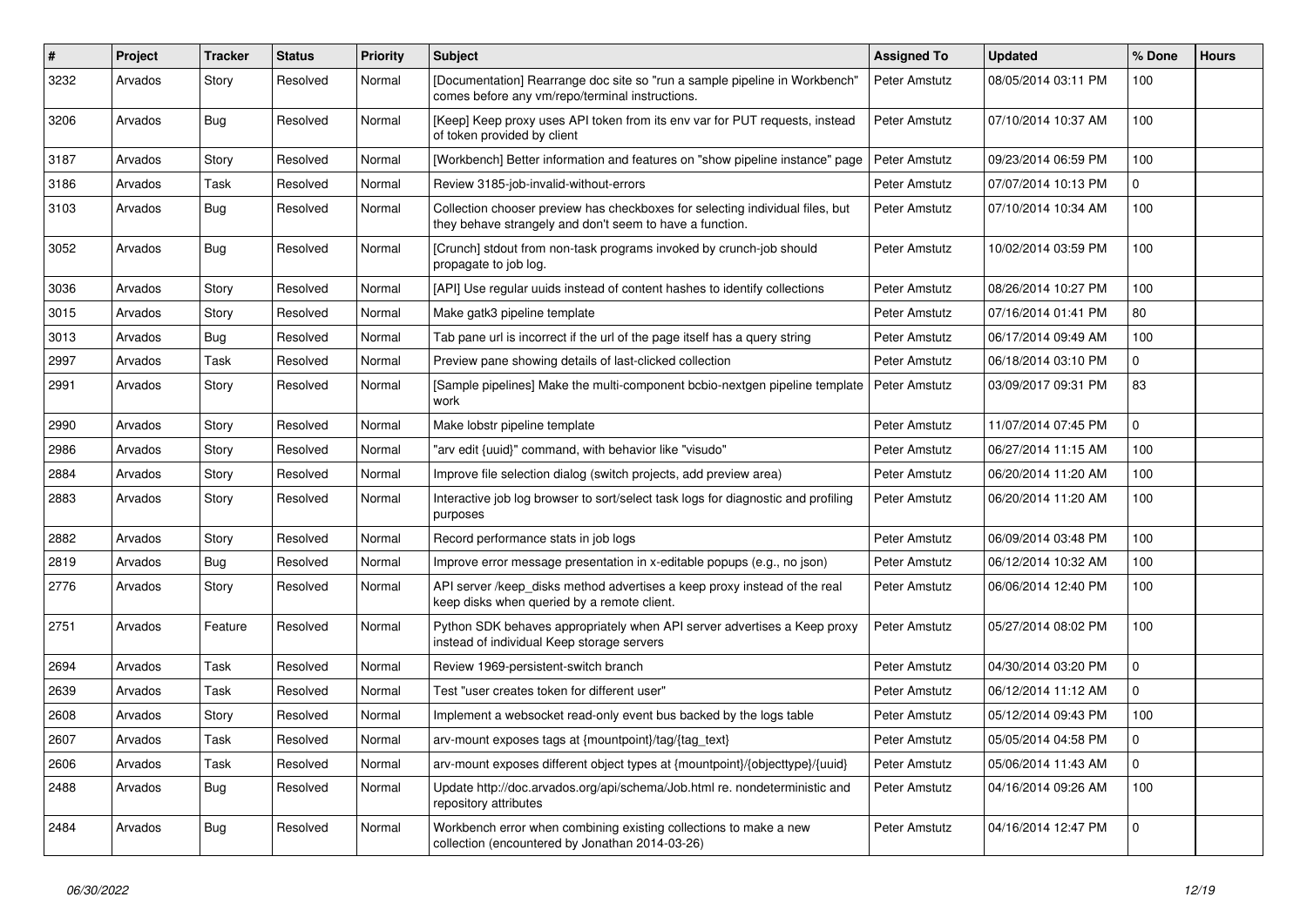| #     | Project | <b>Tracker</b> | <b>Status</b> | <b>Priority</b> | <b>Subject</b>                                                                                                                                                                                | <b>Assigned To</b> | <b>Updated</b>                         | % Done      | <b>Hours</b> |
|-------|---------|----------------|---------------|-----------------|-----------------------------------------------------------------------------------------------------------------------------------------------------------------------------------------------|--------------------|----------------------------------------|-------------|--------------|
| 2450  | Arvados | Story          | Resolved      | Normal          | Metadata server prototype demonstrates permissions and results reported to<br>the team                                                                                                        | Peter Amstutz      | 04/16/2014 10:38 AM                    | 100         |              |
| 2376  | Arvados | Feature        | Resolved      | Normal          | Workbench should display collection tags everywhere it shows collection<br><b>UUIDs</b>                                                                                                       | Peter Amstutz      | 04/16/2014 02:30 PM                    | 100         |              |
| 2350  | Arvados | Story          | Resolved      | Normal          | Add tests for a few potential login/authentication attacks                                                                                                                                    | Peter Amstutz      | 06/12/2014 11:20 AM                    | 100         |              |
| 2342  | Arvados | Story          | Resolved      | Normal          | Provide generic "command line wrapper" crunch script and utility classes                                                                                                                      | Peter Amstutz      | 07/10/2014 10:34 AM                    | 100         |              |
| 2315  | Arvados | Task           | Resolved      | Normal          | Review 1971-show-image-thumbnails branch for Peter                                                                                                                                            | Peter Amstutz      | 04/17/2014 11:21 AM                    | 0           |              |
| 2311  | Arvados | Task           | Resolved      | Normal          | Check that owner_uuid exists (even though it has no corresponding _kind)                                                                                                                      | Peter Amstutz      | 03/26/2014 03:20 PM                    | 0           |              |
| 2304  | Arvados | Task           | Resolved      | Normal          | Reject create/update if _uuid is an arvados object but does not map to a real<br>object that is visible to the current user                                                                   | Peter Amstutz      | 03/26/2014 03:20 PM                    | 0           |              |
| 2303  | Arvados | Task           | Resolved      | Normal          | Remove now-unnecessary kind values in tutorials/docs/examples                                                                                                                                 | Peter Amstutz      | 03/26/2014 03:20 PM                    | 0           |              |
| 2228  | Arvados | Feature        | Resolved      | Normal          | In create and update, assign/check _kind attributes by inspecting<br>corresponding _uuid.                                                                                                     | Peter Amstutz      | 04/14/2014 02:59 PM                    | 100         |              |
| 2035  | Arvados | Story          | Resolved      | Normal          | arv-mount exposes filesystem paths like /tag/tagname/collection-uuid and<br>/folder/foldername/collection-uuid                                                                                | Peter Amstutz      | 05/07/2014 02:50 PM                    | 100         |              |
| 1971  | Arvados | Story          | Resolved      | Normal          | When a job output contains a single image file, show a thumbnail image inline<br>on Workbench pipeline_instance and job pages.                                                                | Peter Amstutz      | 04/17/2014 11:36 AM                    | 100         |              |
| 1885  | Arvados | Story          | Resolved      | Normal          | Keep proxy service: forward external requests to the appropriate keep servers                                                                                                                 | Peter Amstutz      | 05/27/2014 01:02 PM                    | 100         |              |
| 13160 | Arvados | Task           | Closed        | Normal          | Review                                                                                                                                                                                        | Peter Amstutz      | 12/31/2019 08:35 PM                    | 0           |              |
| 12769 | Arvados | Task           | Closed        | Normal          | Review 12715-slow-propfind                                                                                                                                                                    | Peter Amstutz      | 08/01/2018 03:13 PM                    | 0           |              |
| 2299  | Arvados | Task           | Closed        | Normal          | Fill in type automatically if not provided and corresponding uuid is provided                                                                                                                 | Peter Amstutz      | 03/26/2014 03:20 PM                    | 0           |              |
| 2298  | Arvados | Task           | Closed        | Normal          | Reject mismatched kind/ uuid pairs in before create/update hooks in<br>ArvadosModel                                                                                                           | Peter Amstutz      | 03/26/2014 03:20 PM                    | 0           |              |
| 2523  | Arvados | Story          | Rejected      | Normal          | [Sample clients] Ingestor utility responds to "ready to ingest" events by<br>copying the specified files from staging directory to Keep and storing the<br>collection in the specified group. | Peter Amstutz      | 03/07/2017 06:16 PM                    | 100         |              |
| 4233  | Arvados | Feature        | Resolved      | Normal          | [Workbench] Graph CPU and IO statistics using live log feed on Jobs#show                                                                                                                      | Phil Hodgson       | 12/01/2014 02:29 PM                    | 100         |              |
| 4232  | Arvados | Bug            | Resolved      | Normal          | [Workbench] Pipeline instances with many components should render quickly<br>(on pipeline_instances#show and projects#show)                                                                   | Phil Hodgson       | 02/26/2015 06:34 PM                    | 80          |              |
| 3661  | Arvados | Story          | Resolved      | Normal          | [Workbench] Add "Move" and "Copy" buttons to top of #show page for every<br>kind of object that goes_in_folders                                                                               | Phil Hodgson       | 09/19/2014 03:03 PM                    | 100         |              |
| 3634  | Arvados | Bug            | Resolved      | Normal          | [Workbench] Page content is the same as where you left it when navigating<br>(back) to it with browser history                                                                                | Phil Hodgson       | 10/06/2014 07:05 PM                    | 100         |              |
| 3354  | Arvados | Story          | Resolved      | Normal          | [Workbench] Render description attributes as textile                                                                                                                                          | Phil Hodgson       | 08/26/2014 08:40 PM                    | 100         |              |
| 12000 | Arvados | Task           | Resolved      | Normal          | Review 11906-health-check-lib                                                                                                                                                                 | Radhika Chippada   | 07/21/2017 07:14 PM                    | $\mathbf 0$ |              |
| 11906 | Arvados | Feature        | Resolved      | Normal          | Basic authenticated http health check ("ping") for each system service                                                                                                                        | Radhika Chippada   | 07/28/2017 03:30 PM                    | 100         |              |
| 11904 | Arvados | Task           | Resolved      | Normal          | Review 11901-ws-db-conns                                                                                                                                                                      |                    | Radhika Chippada   06/27/2017 08:24 PM | 0           |              |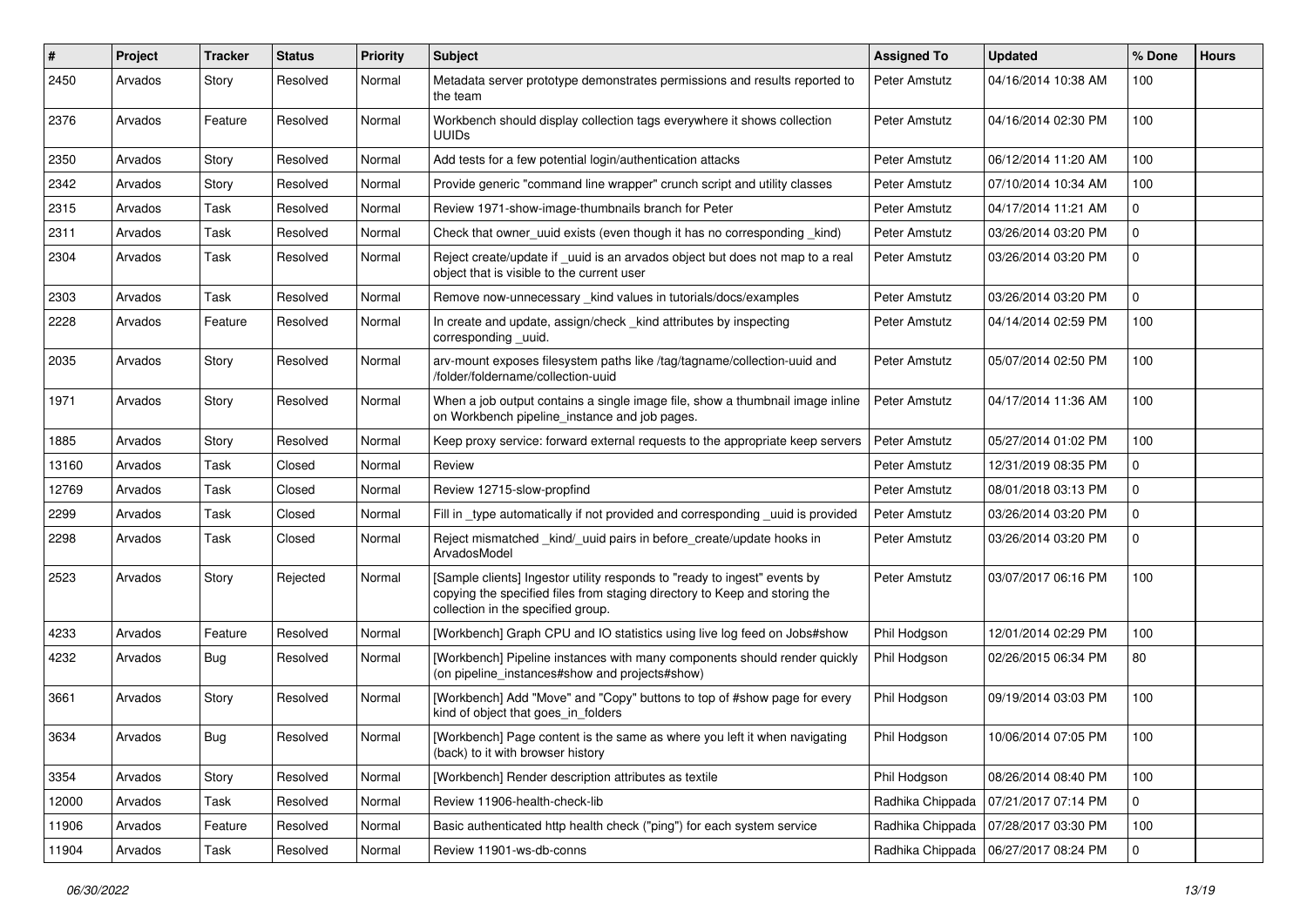| $\vert$ # | Project | <b>Tracker</b> | <b>Status</b> | <b>Priority</b> | <b>Subject</b>                                                                                                                      | <b>Assigned To</b> | <b>Updated</b>                         | % Done       | <b>Hours</b> |
|-----------|---------|----------------|---------------|-----------------|-------------------------------------------------------------------------------------------------------------------------------------|--------------------|----------------------------------------|--------------|--------------|
| 11892     | Arvados | Task           | Resolved      | Normal          | Review 11807-yaml-to-json                                                                                                           | Radhika Chippada   | 07/05/2017 07:03 PM                    | 0            |              |
| 11846     | Arvados | Bug            | Resolved      | Normal          | [Workbench] NoMethodError when renaming an image file                                                                               | Radhika Chippada   | 06/22/2017 06:15 PM                    | 100          |              |
| 11812     | Arvados | Task           | Resolved      | Normal          | Review 11809-keep-web-cache                                                                                                         | Radhika Chippada   | 06/07/2017 03:40 PM                    | 0            |              |
| 11630     | Arvados | Task           | Resolved      | Normal          | Review 11629-groups-contents-memory                                                                                                 | Radhika Chippada   | 05/10/2017 07:17 PM                    | 0            |              |
| 11573     | Arvados | Task           | Resolved      | Normal          | Review 11537-keepproxy-loop                                                                                                         | Radhika Chippada   | 04/28/2017 05:01 PM                    | 0            |              |
| 11111     | Arvados | Task           | Resolved      | Normal          | Review 11097-reuse-impure                                                                                                           | Radhika Chippada   | 02/28/2017 02:25 PM                    | 0            |              |
| 11035     | Arvados | Task           | Resolved      | Normal          | Review 11017-docker-migration                                                                                                       | Radhika Chippada   | 02/15/2017 08:01 PM                    | 0            |              |
| 11015     | Arvados | Feature        | Resolved      | Normal          | Improve throughput of crunch-run output-uploading stage using multi-threaded<br>transfers                                           | Radhika Chippada   | 02/28/2017 07:02 PM                    | 100          |              |
| 10950     | Arvados | Task           | Resolved      | Normal          | Review 9998-no-count-items-available                                                                                                | Radhika Chippada   | 01/24/2017 08:43 PM                    | 0            |              |
| 10878     | Arvados | Task           | Resolved      | Normal          | Review 10877-azure-base-url                                                                                                         | Radhika Chippada   | 01/13/2017 07:48 PM                    | 0            |              |
| 10873     | Arvados | Task           | Resolved      | Normal          | Review 9831-faster-unique-name                                                                                                      | Radhika Chippada   | 01/13/2017 07:48 PM                    | 0            |              |
| 10823     | Arvados | Task           | Resolved      | Normal          | Review 10816-postgres-permissions                                                                                                   | Radhika Chippada   | 01/12/2017 11:09 PM                    | 0            |              |
| 10508     | Arvados | Task           | Resolved      | Normal          | Review 10484-keepstore-stats                                                                                                        | Radhika Chippada   | 11/21/2016 07:31 PM                    | 0            |              |
| 10504     | Arvados | Task           | Resolved      | Normal          | Review 10498-register-with-chosen-api                                                                                               | Radhika Chippada   | 11/17/2016 10:20 PM                    | 0            |              |
| 10302     | Arvados | Task           | Resolved      | Normal          | Review 10291-really-disable-apis                                                                                                    | Radhika Chippada   | 10/20/2016 03:55 PM                    | 0            |              |
| 10065     | Arvados | Task           | Resolved      | Normal          | Review 9957-keep-web-config                                                                                                         | Radhika Chippada   | 09/21/2016 12:44 PM                    | 0            |              |
| 9898      | Arvados | Bug            | Resolved      | Normal          | [Crunch2] [API] Add explicit container lock/unlock APIs to prevent dispatch<br>races                                                | Radhika Chippada   | 09/09/2016 12:53 AM                    | 100          |              |
| 9855      | Arvados | Task           | Resolved      | Normal          | Review 9709-restore-manifest-logging                                                                                                | Radhika Chippada   | 08/30/2016 02:09 AM                    | 0            |              |
| 9728      | Arvados | Task           | Resolved      | Normal          | Review branch 9678-container-request-log-tab                                                                                        | Radhika Chippada   | 08/11/2016 06:36 PM                    | 0            |              |
| 9564      | Arvados | Task           | Resolved      | Normal          | Review 9528-slurm-parsable                                                                                                          | Radhika Chippada   | 07/07/2016 02:09 PM                    | 0            |              |
| 9514      | Arvados | Story          | Resolved      | Normal          | [API] [Workbench] Delete old container log messages once saved in Keep                                                              | Radhika Chippada   | 09/26/2016 09:35 PM                    | 100          |              |
| 9484      | Arvados | Task           | Resolved      | Normal          | Review 8016-crunchrun-crunchstat                                                                                                    | Radhika Chippada   | 07/05/2016 04:20 PM                    | 0            |              |
| 9480      | Arvados | Task           | Resolved      | Normal          | Review 8470-resolve-container-req                                                                                                   | Radhika Chippada   | 06/28/2016 02:01 PM                    | $\mathsf{O}$ |              |
| 9384      | Arvados | Task           | Resolved      | Normal          | Review 8555-s3-trash @ commit:5f00956                                                                                               | Radhika Chippada   | 07/28/2016 01:05 PM                    | 0            |              |
| 9211      | Arvados | Task           | Resolved      | Normal          | Review 9162-keep-balance                                                                                                            | Radhika Chippada   | 06/01/2016 01:09 PM                    | $\Omega$     |              |
| 7748      | Arvados | Feature        | Resolved      | Normal          | [Data Manager] -dry-run command line flag: log how many blocks would be<br>deleted/moved, but do not issue any changes to keepstore | Radhika Chippada   | 12/02/2015 05:40 PM                    | 100          |              |
| 7719      | Arvados | Bug            | Resolved      | Normal          | [Keep] Permit -never-delete=false for experimental use                                                                              | Radhika Chippada   | 11/04/2015 09:28 PM                    | 100          |              |
| 7554      | Arvados | Task           | Resolved      | Normal          | Review                                                                                                                              | Radhika Chippada   | 11/12/2015 08:01 PM                    | 0            |              |
| 7526      | Arvados | Task           | Resolved      | Normal          | review 7167-propagate-error                                                                                                         | Radhika Chippada   | 10/15/2015 02:59 AM                    | 0            |              |
| 7255      | Arvados | Bug            | Resolved      | Normal          | [Data Manager] Test some non-trivial manifests in integration test                                                                  |                    | Radhika Chippada   11/30/2015 03:30 PM | 0            |              |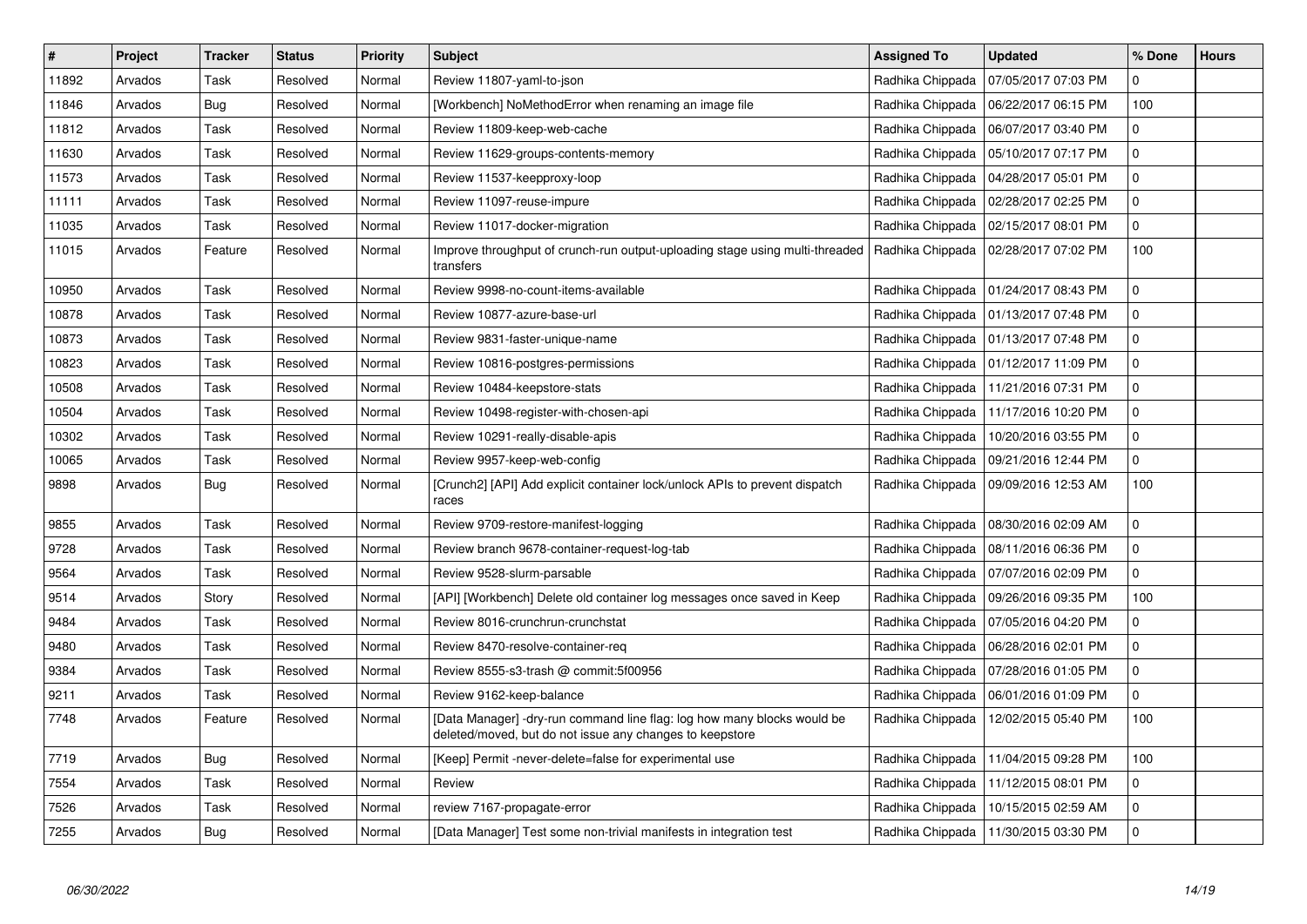| #    | Project | <b>Tracker</b> | <b>Status</b> | <b>Priority</b> | <b>Subject</b>                                                                                                                                                                                                    | <b>Assigned To</b> | <b>Updated</b>      | % Done      | <b>Hours</b> |
|------|---------|----------------|---------------|-----------------|-------------------------------------------------------------------------------------------------------------------------------------------------------------------------------------------------------------------|--------------------|---------------------|-------------|--------------|
| 7253 | Arvados | <b>Bug</b>     | Resolved      | Normal          | [Keep] [Data Manager] [SDKs] Test behavior in the face of API and manifest<br>errors                                                                                                                              | Radhika Chippada   | 11/26/2015 04:09 PM | 100         |              |
| 7252 | Arvados | <b>Bug</b>     | Resolved      | Normal          | [SDKs] Return errors instead of calling log. Fatal in code that needs to be<br>tested                                                                                                                             | Radhika Chippada   | 11/30/2015 03:35 PM | 100         |              |
| 7200 | Arvados | Feature        | Resolved      | Normal          | [Keep] keepproxy supports "index" API                                                                                                                                                                             | Radhika Chippada   | 09/30/2015 03:57 PM | 100         |              |
| 7179 | Arvados | Story          | Resolved      | Normal          | [Keep] One set of keepstore volume tests should test all volume types                                                                                                                                             | Radhika Chippada   | 09/15/2015 12:03 AM | 100         |              |
| 6903 | Arvados | Task           | Resolved      | Normal          | Review 6844-py-mem-leak                                                                                                                                                                                           | Radhika Chippada   | 08/07/2015 05:52 PM | 0           |              |
| 6518 | Arvados | Feature        | Resolved      | Normal          | [Crunch] [Crunch2] Dispatch containers via slurm                                                                                                                                                                  | Radhika Chippada   | 03/16/2016 02:38 PM | 100         |              |
| 6488 | Arvados | Task           | Resolved      | Normal          | Fail collection.create/update calls with invalid manifests.                                                                                                                                                       | Radhika Chippada   | 08/05/2015 09:56 PM | 0           |              |
| 6487 | Arvados | Task           | Resolved      | Normal          | Summarize invalid manifests present in production servers' databases                                                                                                                                              | Radhika Chippada   | 08/03/2015 06:30 PM | 0           |              |
| 6486 | Arvados | Task           | Resolved      | Normal          | Review production logs to confirm no real clients are submitting any invalid<br>manifests                                                                                                                         | Radhika Chippada   | 08/03/2015 06:28 PM | 0           |              |
| 6454 | Arvados | Task           | Resolved      | Normal          | Review 5677-plpgsql-warning                                                                                                                                                                                       | Radhika Chippada   | 07/07/2015 03:02 PM | 0           |              |
| 6453 | Arvados | Task           | Resolved      | Normal          | Review 6377-dev-startup                                                                                                                                                                                           | Radhika Chippada   | 07/08/2015 06:59 PM | 0           |              |
| 6289 | Arvados | Task           | Resolved      | Normal          | Review branch: 6156-hostnames-in-nodes                                                                                                                                                                            | Radhika Chippada   | 06/18/2015 02:41 PM | 0           |              |
| 6277 | Arvados | Story          | Resolved      | Normal          | [API] Make manifest format validation more strict, to make "munge" methods<br>simpler and safer.                                                                                                                  | Radhika Chippada   | 08/05/2015 10:05 PM | 100         |              |
| 6156 | Arvados | <b>Bug</b>     | Resolved      | Normal          | [API] Node record accommodates setups where hostnames are set statically<br>by the sysadmin                                                                                                                       | Radhika Chippada   | 06/18/2015 02:57 PM | 100         |              |
| 6113 | Arvados | Task           | Resolved      | Normal          | Review branch: 6203-collection-perf-api                                                                                                                                                                           | Radhika Chippada   | 06/11/2015 11:27 AM | 0           |              |
| 5780 | Arvados | <b>Bug</b>     | Resolved      | Normal          | [Workbench] When sharing a project and searching/selecting users, explain<br>that users are private/hidden by default, and suggest contacting an<br>administrator if you think you should be added to some group. | Radhika Chippada   | 04/27/2015 03:30 PM | 100         |              |
| 5603 | Arvados | Task           | Resolved      | Normal          | Review 5414-keep-service-hints                                                                                                                                                                                    | Radhika Chippada   | 02/13/2019 06:04 PM | 0           |              |
| 5492 | Arvados | Feature        | Resolved      | Normal          | [Workbench] Add "home project" link to the "my account" dropdown                                                                                                                                                  | Radhika Chippada   | 04/06/2015 08:44 PM | 100         |              |
| 5488 | Arvados | Task           | Resolved      | Normal          | Review 5416-arv-git-httpd                                                                                                                                                                                         | Radhika Chippada   | 04/01/2015 06:39 PM | 0           |              |
| 5450 | Arvados | Task           | Resolved      | Normal          | Add test case for looking up a record by created_at, using the exact<br>timestamp given in a #create response.                                                                                                    | Radhika Chippada   | 03/19/2015 12:48 PM | $\mathbf 0$ |              |
| 5427 | Arvados | Task           | Resolved      | Normal          | Review 5182-cors-error-reporting                                                                                                                                                                                  | Radhika Chippada   | 03/10/2015 08:16 PM | 0           |              |
| 5418 | Arvados | <b>Bug</b>     | Resolved      | Normal          | [Workbench] Make the brand/root link unclickable when not logged in                                                                                                                                               | Radhika Chippada   | 04/02/2015 06:47 PM | 100         |              |
| 5417 | Arvados | Bug            | Resolved      | Normal          | [Workbench] Show error condition / refuse to start a pipeline instance if some   Radhika Chippada   04/16/2015 11:50 PM<br>inputs do not exist or are unreadable.                                                 |                    |                     | 100         |              |
| 5383 | Arvados | Bug            | Resolved      | Normal          | [API] API server should always retrieve current time from database, never<br>Time.now()                                                                                                                           | Radhika Chippada   | 03/18/2015 11:33 AM | 100         |              |
| 5165 | Arvados | Task           | Resolved      | Normal          | Review 3410-replication-attrs                                                                                                                                                                                     | Radhika Chippada   | 02/17/2015 02:36 AM | $\mathbf 0$ |              |
| 5110 | Arvados | Feature        | Resolved      | Normal          | [Workbench] Use full text search instead of 'ilike' when searching with a<br>user-entered query                                                                                                                   | Radhika Chippada   | 02/12/2015 03:02 AM | 100         |              |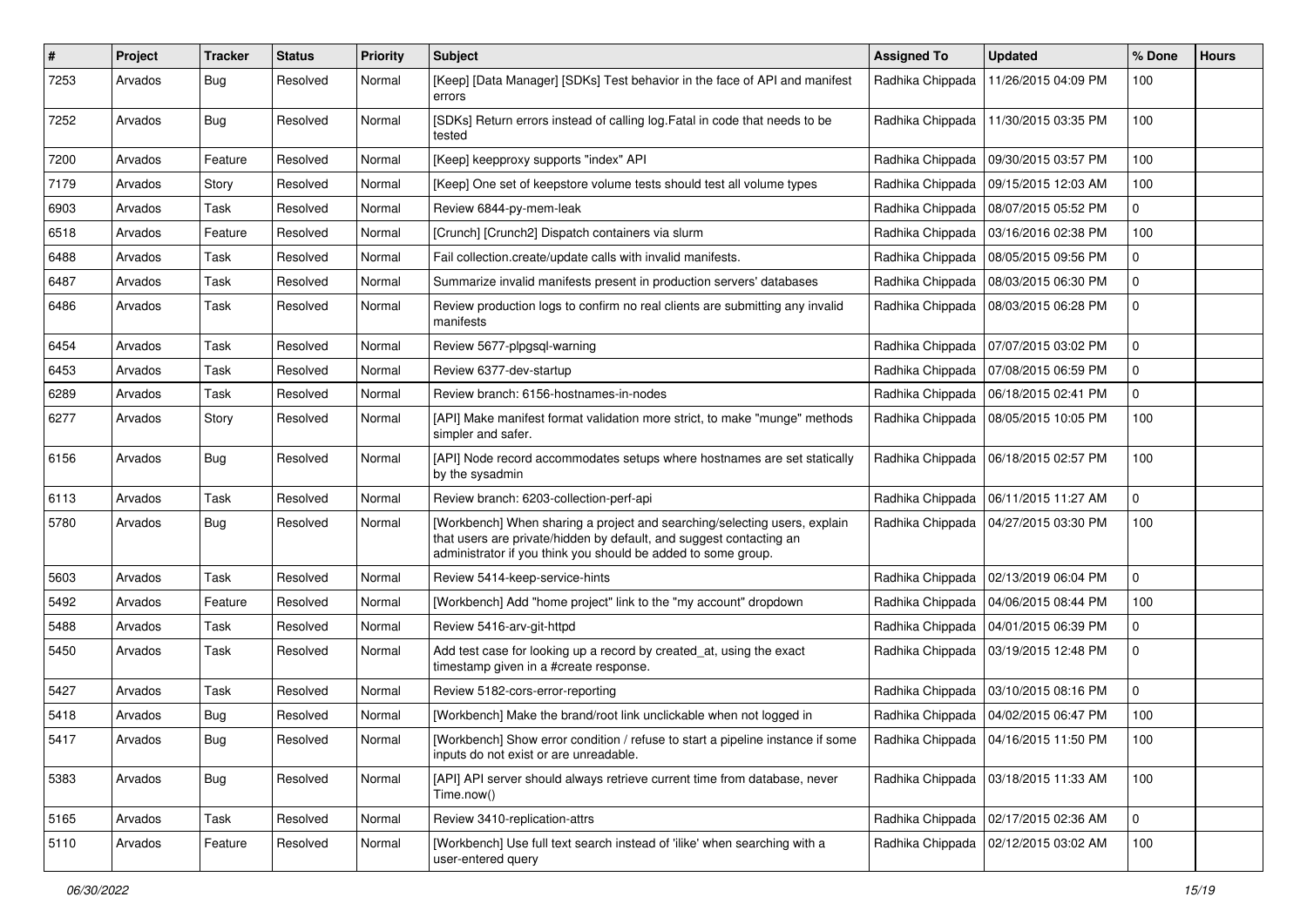| #    | Project | <b>Tracker</b> | <b>Status</b> | Priority | <b>Subject</b>                                                                                                                                                                                                    | <b>Assigned To</b> | <b>Updated</b>                         | % Done         | <b>Hours</b> |
|------|---------|----------------|---------------|----------|-------------------------------------------------------------------------------------------------------------------------------------------------------------------------------------------------------------------|--------------------|----------------------------------------|----------------|--------------|
| 5096 | Arvados | Bug            | Resolved      | Normal   | [Workbench] Avoid passing manifest text around the network too much when<br>updating and merging large collections.                                                                                               | Radhika Chippada   | 04/01/2015 07:06 PM                    | 100            |              |
| 4926 | Arvados | Feature        | Resolved      | Normal   | [Documentation] (recurring) Refresh user documentation                                                                                                                                                            | Radhika Chippada   | 01/28/2015 04:03 PM                    | 100            |              |
| 4902 | Arvados | Task           | Resolved      | Normal   | Use a fixture instead of calling "run a pipeline" in the set of 8 "rerun pipeline<br>instance" tests                                                                                                              | Radhika Chippada   | 02/02/2015 08:41 PM                    | 100            |              |
| 4787 | Arvados | Task           | Resolved      | Normal   | [Documentation] Mention browser-based upload feature                                                                                                                                                              | Radhika Chippada   | 01/09/2015 09:45 PM                    | 0              |              |
| 4772 | Arvados | <b>Bug</b>     | Resolved      | Normal   | [Workbench] Do not offer "move selected" command on projects#show tabs<br>if project is not writable                                                                                                              | Radhika Chippada   | 12/12/2014 03:16 PM                    | 0              |              |
| 4339 | Arvados | Bug            | Resolved      | Normal   | [Workbench] Add test for "error while loading tab" iframe. See #4084                                                                                                                                              | Radhika Chippada   | 11/21/2014 10:12 PM                    | 100            |              |
| 4156 | Arvados | Story          | Resolved      | Normal   | [Tests] Enable cli tests in run-tests.sh, skip any CLI tests that don't pass                                                                                                                                      | Radhika Chippada   | 12/10/2014 08:59 PM                    | 100            |              |
| 4091 | Arvados | Story          | Resolved      | Normal   | [Workbench] Add tests for undertested parts of Workbench, including infinite<br>scroll.                                                                                                                           | Radhika Chippada   | 10/31/2014 01:44 PM                    | 100            |              |
| 4024 | Arvados | Feature        | Resolved      | Normal   | [Workbench] PipelineInstances#index should scroll down to show older<br>pipelines, and should have a search box (similar to the "pipelines" tab on the<br>"show project" page)                                    | Radhika Chippada   | 11/18/2014 04:46 PM                    | 100            |              |
| 3902 | Arvados | Support        | Resolved      | Normal   | [Support] Support: fix bugs and write tests second half                                                                                                                                                           | Radhika Chippada   | 10/08/2014 05:34 PM                    | 100            |              |
| 3898 | Arvados | Story          | Resolved      | Normal   | [API] Job model has a single state attribute that can be updated and read<br>instead of paying attention to running and success flags.                                                                            | Radhika Chippada   | 09/26/2014 07:30 PM                    | 100            |              |
| 3889 | Arvados | Bug            | Resolved      | Normal   | [API] [Workbench] Refactor any functional tests that call multiple actions into<br>either integration tests or independent functional tests.                                                                      | Radhika Chippada   | 09/29/2014 03:24 PM                    | 100            |              |
| 3779 | Arvados | Task           | Resolved      | Normal   | Review 3637-selection-through-chooser                                                                                                                                                                             | Radhika Chippada   | 09/02/2014 06:22 PM                    | $\overline{0}$ |              |
| 3765 | Arvados | Task           | Resolved      | Normal   | [Workbench] Pipeline instance #show page should not show the _current<br>template name/description in a misleading way (the template might have been<br>edited beyond recognition since the instance was created) | Radhika Chippada   | 09/15/2014 10:53 AM                    | 0              |              |
| 3762 | Arvados | Story          | Resolved      | Normal   | [Keep] Process entries on the current "delete" list.                                                                                                                                                              | Radhika Chippada   | 03/25/2015 06:22 PM                    | 100            |              |
| 3761 | Arvados | Story          | Resolved      | Normal   | [Keep] Process entries on the current pull list.                                                                                                                                                                  | Radhika Chippada   | 03/11/2015 03:37 PM                    | 100            |              |
| 3654 | Arvados | Story          | Resolved      | Normal   | [Workbench] Add "combine selected collections" and "combine selected files"<br>actions to projects#show and collections#show pages.                                                                               | Radhika Chippada   | 09/15/2014 10:03 AM                    | 100            |              |
| 3516 | Arvados | Task           | Resolved      | Normal   | Update docs                                                                                                                                                                                                       | Radhika Chippada   | 08/20/2014 11:20 AM                    | 100            |              |
| 3375 | Arvados | Task           | Resolved      | Normal   | Review 3351-keep-timeout                                                                                                                                                                                          | Radhika Chippada   | 07/29/2014 12:43 PM                    | 0              |              |
| 3345 | Arvados | Task           | Resolved      | Normal   | Remove all uses of : footer js from workbench                                                                                                                                                                     | Radhika Chippada   | 07/25/2014 09:47 PM                    | $\overline{0}$ |              |
| 3296 | Arvados | Story          | Resolved      | Normal   | [Workbench] Configuration option requires new users to complete a<br>survey/form before using Workbench                                                                                                           | Radhika Chippada   | 08/12/2014 08:46 PM                    | 100            |              |
| 3291 | Arvados | Task           | Resolved      | Normal   | Review 3170-refresh-tab-pane                                                                                                                                                                                      | Radhika Chippada   | 07/18/2014 03:49 PM                    | 0              |              |
| 3277 | Arvados | Task           | Resolved      | Normal   | Review latest 3140-project-content-tabs                                                                                                                                                                           | Radhika Chippada   | 07/30/2014 03:40 PM                    | $\mathbf{0}$   |              |
| 3234 | Arvados | Story          | Resolved      | Normal   | [Documentation] Update tutorials to match current code.                                                                                                                                                           |                    | Radhika Chippada   08/04/2014 02:03 PM | 100            |              |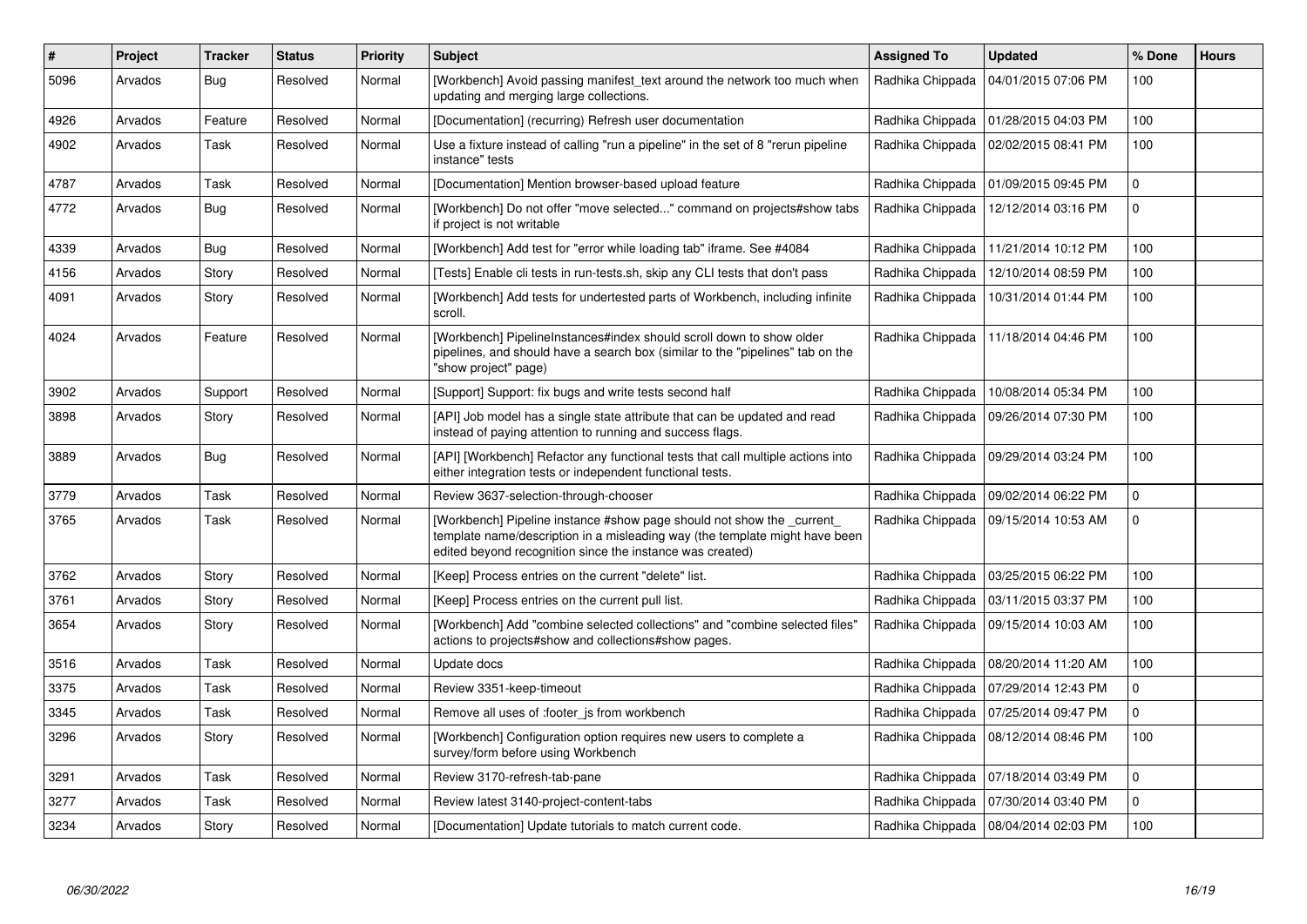| #    | Project | <b>Tracker</b> | <b>Status</b> | <b>Priority</b> | <b>Subject</b>                                                                                                                                                                               | <b>Assigned To</b> | <b>Updated</b>                         | % Done       | <b>Hours</b> |
|------|---------|----------------|---------------|-----------------|----------------------------------------------------------------------------------------------------------------------------------------------------------------------------------------------|--------------------|----------------------------------------|--------------|--------------|
| 3193 | Arvados | Story          | Resolved      | Normal          | [Workbench] Regular user should view VMs and repositories, and manage<br>tokens and SSH keys, on an approachable "access" page instead of relying<br>on the generic "view/edit items" pages. | Radhika Chippada   | 07/31/2014 05:10 PM                    | 100          |              |
| 3191 | Arvados | Task           | Resolved      | Normal          | Add editable title/description fields to pipeline template and pipeline instance<br>pages, just like project page                                                                            | Radhika Chippada   | 09/15/2014 10:52 AM                    | 0            |              |
| 3112 | Arvados | Story          | Resolved      | Normal          | [Workbench] "Report bug on this page" and "Show version detail" buttons on<br>each workbench page (footer or top nav or [?]), and more prominently on error<br>pages.                        | Radhika Chippada   | 08/26/2014 02:16 PM                    | 100          |              |
| 3039 | Arvados | Task           | Resolved      | Normal          | Add description attribute to PipelineInstance model                                                                                                                                          | Radhika Chippada   | 09/15/2014 10:51 AM                    | 0            |              |
| 3038 | Arvados | <b>Bug</b>     | Resolved      | Normal          | Clean up recommended/default port numbers for API server and Workbench                                                                                                                       | Radhika Chippada   | 09/26/2014 08:41 PM                    | 100          |              |
| 3016 | Arvados | Story          | Resolved      | Normal          | [Workbench] Pipeline template can specify a search string to restrict choices<br>shown in collection chooser dialog                                                                          | Radhika Chippada   | 07/31/2014 05:05 PM                    | 100          |              |
| 2985 | Arvados | Story          | Resolved      | Normal          | [Workbench] Workbench usability and feature improvements                                                                                                                                     | Radhika Chippada   | 07/31/2014 05:27 PM                    | 100          |              |
| 2974 | Arvados | Task           | Resolved      | Normal          | Make existing tests pass                                                                                                                                                                     | Radhika Chippada   | 06/06/2014 07:18 PM                    | 100          |              |
| 2903 | Arvados | Story          | Resolved      | Normal          | Remove pipeline instance "active" and "success" flags from API server<br>responses and database                                                                                              | Radhika Chippada   | 06/03/2014 08:55 AM                    | 100          |              |
| 2896 | Arvados | Story          | Resolved      | Normal          | Add CLI tool to display job log messages in real time using websocket API                                                                                                                    | Radhika Chippada   | 06/18/2014 01:37 PM                    | 100          |              |
| 2895 | Arvados | Story          | Resolved      | Normal          | Remove jobs.log_tail_follow and users.event_stream APIs, and redis<br>dependency (docs, Gemfile, etc)                                                                                        | Radhika Chippada   | 06/06/2014 01:30 PM                    | 100          |              |
| 2894 | Arvados | Task           | Resolved      | Normal          | Review 2893-no-symbols-in-db                                                                                                                                                                 | Radhika Chippada   | 05/30/2014 05:13 PM                    | 0            |              |
| 2871 | Arvados | Story          | Resolved      | Normal          | Improve workbench performance by using helper methods to cache API<br>lookups during view rendering                                                                                          |                    | Radhika Chippada   06/12/2014 10:32 AM | 100          |              |
| 2836 | Arvados | Story          | Resolved      | Normal          | Workbench UI improvements                                                                                                                                                                    | Radhika Chippada   | 07/16/2014 03:23 PM                    | 0            |              |
| 2783 | Arvados | Task           | Resolved      | Normal          | Ensure a-r-p-i propagates the correct owner_uuid                                                                                                                                             | Radhika Chippada   | 05/27/2014 10:52 AM                    | $\mathbf{0}$ |              |
| 2781 | Arvados | Task           | Resolved      | Normal          | Ensure crunch-dispatch propagates the correct owner uuid even if it is a<br>group                                                                                                            | Radhika Chippada   | 05/27/2014 10:53 AM                    | 0            |              |
| 2767 | Arvados | Story          | Resolved      | Normal          | Recurring: update doc site to match current behavior, and fix bugs                                                                                                                           | Radhika Chippada   | 05/27/2014 11:27 AM                    | 100          |              |
| 2761 | Arvados | Story          | Resolved      | Normal          | [Workbench] diagnostic suite runs against a production instance                                                                                                                              | Radhika Chippada   | 09/17/2014 03:00 PM                    | 100          |              |
| 2756 | Arvados | Story          | Resolved      | Normal          | Improve Workbench "show pipeline instance" page                                                                                                                                              | Radhika Chippada   | 05/28/2014 10:13 PM                    | 100          |              |
| 2676 | Arvados | Task           | Resolved      | Normal          | Review 2640-folder-api branch                                                                                                                                                                | Radhika Chippada   | 04/26/2014 06:43 PM                    | $\mathbf{0}$ |              |
| 2659 | Arvados | Story          | Resolved      | Normal          | [Workbench] Anonymous user can access publicly shared data using<br>Workbench and curl                                                                                                       |                    | Radhika Chippada   02/18/2015 06:19 PM | 100          |              |
| 2658 | Arvados | Task           | Resolved      | Normal          | Split Windows and Unix instructions into separate pages                                                                                                                                      | Radhika Chippada   | 07/01/2014 09:42 PM                    | $\mathbf 0$  |              |
| 2657 | Arvados | Task           | Resolved      | Normal          | Fix up instructions for setting environment variables                                                                                                                                        | Radhika Chippada   | 07/02/2014 08:15 AM                    | $\mathsf{O}$ |              |
| 2525 | Arvados | Story          | Resolved      | Normal          | Generate a Java SDK using Google API tools                                                                                                                                                   | Radhika Chippada   | 05/07/2014 12:23 PM                    | 100          |              |
| 2381 | Arvados | Task           | Resolved      | Normal          | Putty setup instructions must include a step for adding switchyard's server key<br>to the cache. Otherwise, proxy setup just hangs forever with no feedback.                                 | Radhika Chippada   | 07/01/2014 09:34 PM                    | 0            |              |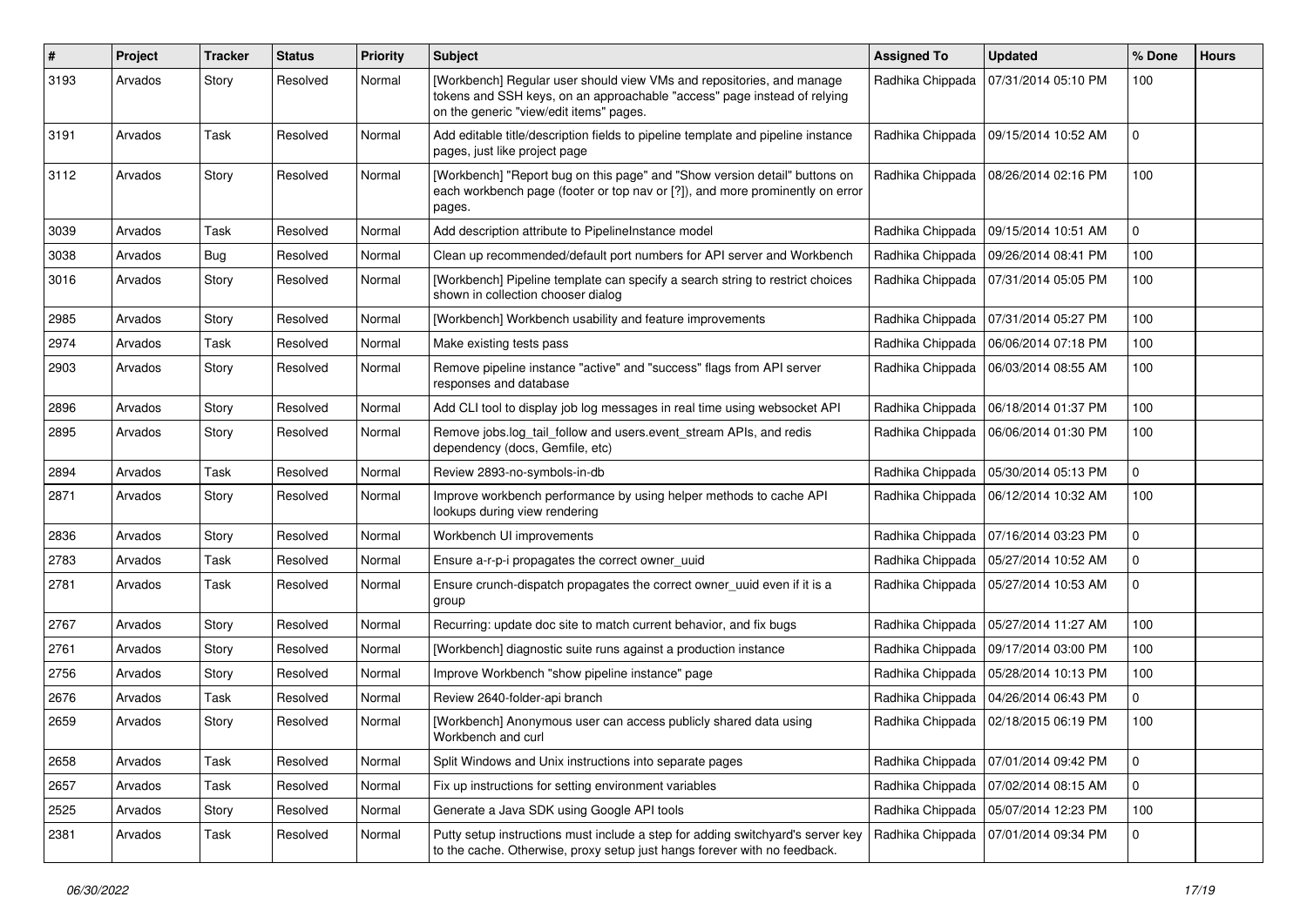| #     | Project | <b>Tracker</b> | <b>Status</b> | <b>Priority</b> | <b>Subject</b>                                                                                                                                                                                                                                           | <b>Assigned To</b> | <b>Updated</b>      | % Done       | <b>Hours</b> |
|-------|---------|----------------|---------------|-----------------|----------------------------------------------------------------------------------------------------------------------------------------------------------------------------------------------------------------------------------------------------------|--------------------|---------------------|--------------|--------------|
| 2380  | Arvados | <b>Bug</b>     | Resolved      | Normal          | Fix bugs in Windows SSH instructions, and split off to a separate page (use<br>template includes to show identical workbench-side content on both).                                                                                                      | Radhika Chippada   | 07/10/2014 10:34 AM | 100          |              |
| 2352  | Arvados | Story          | Resolved      | Normal          | Pipeline instance state is represented with a state machine instead of "active"<br>and "success" flags                                                                                                                                                   | Radhika Chippada   | 05/13/2014 10:19 AM | 100          |              |
| 2068  | Arvados | Story          | Resolved      | Normal          | Administrator can quickly reset a test user account to the "new, inactive, not<br>invited" state with no repository/VM access, and log in to Workbench as that<br>user, in order to efficiently test new user UI/API behavior and activation<br>scripts. | Radhika Chippada   | 04/01/2014 10:19 PM | 100          |              |
| 1776  | Arvados | Story          | Resolved      | Normal          | User receives automatic email notification when account gets activated                                                                                                                                                                                   | Radhika Chippada   | 04/15/2014 09:25 PM | 100          |              |
| 18804 | Arvados | Task           | Resolved      | Normal          | Review 18803-empty-identity-url                                                                                                                                                                                                                          | Stephen Smith      | 03/01/2022 09:15 PM | $\mathbf 0$  |              |
| 5010  | Arvados | <b>Bug</b>     | Resolved      | Normal          | [Workbench] Trash button on collections lists should set expires_at instead of<br>moving to Home                                                                                                                                                         | <b>Tim Pierce</b>  | 01/26/2015 03:55 PM | 100          |              |
| 4975  | Arvados | Task           | Resolved      | Normal          | Review 3021-api-performance                                                                                                                                                                                                                              | <b>Tim Pierce</b>  | 02/02/2015 08:41 PM | $\mathbf{0}$ |              |
| 4928  | Arvados | Support        | Resolved      | Normal          | [Support] Fix bugs and write tests (first half)                                                                                                                                                                                                          | <b>Tim Pierce</b>  | 01/19/2015 03:31 PM | $\mathbf 0$  |              |
| 4822  | Arvados | Task           | Resolved      | Normal          | Review 4754-performance-TC                                                                                                                                                                                                                               | <b>Tim Pierce</b>  | 12/23/2014 07:18 PM | $\mathbf{0}$ |              |
| 4465  | Arvados | Feature        | Resolved      | Normal          | [Workbench] Link "apiserver version" to a redmine or github revision history<br>page                                                                                                                                                                     | <b>Tim Pierce</b>  | 12/04/2014 07:58 PM | 100          |              |
| 4390  | Arvados | Task           | Resolved      | Normal          | Review 4389-breadcrumbs-infinite-loop                                                                                                                                                                                                                    | <b>Tim Pierce</b>  | 11/06/2014 04:09 PM | $\mathbf 0$  |              |
| 4225  | Arvados | Task           | Resolved      | Normal          | Review 3826-crunchstat-netstats -- esp for language issues                                                                                                                                                                                               | <b>Tim Pierce</b>  | 10/24/2014 01:18 PM | 0            |              |
| 4221  | Arvados | Task           | Resolved      | Normal          | Review 4219-verify-with-hints                                                                                                                                                                                                                            | <b>Tim Pierce</b>  | 10/16/2014 03:13 PM | $\mathbf 0$  |              |
| 4119  | Arvados | Task           | Resolved      | Normal          | Review 3828-keepproxy-race                                                                                                                                                                                                                               | <b>Tim Pierce</b>  | 10/06/2014 08:36 PM | $\mathbf{0}$ |              |
| 4088  | Arvados | Feature        | Resolved      | Normal          | [Workbench] On collections#show page, filter displayed files by filename<br>regexp, and add a "select all" / "deselect all" button.                                                                                                                      | Tim Pierce         | 11/06/2014 08:20 PM | 100          |              |
| 4040  | Arvados | Bug            | Resolved      | Normal          | [Tests] FUSE mount test suite should not fail just because new collection<br>fixtures have been added                                                                                                                                                    | <b>Tim Pierce</b>  | 11/01/2014 06:19 PM | 100          |              |
| 3705  | Arvados | Story          | Resolved      | Normal          | [Keep] Generalize PullList module to BlockWorkList                                                                                                                                                                                                       | <b>Tim Pierce</b>  | 09/17/2014 10:57 AM | 100          |              |
| 3699  | Arvados | Story          | Resolved      | Normal          | [SDKs] Copy a pipeline instance, along with its input and output data, from<br>one arvados instance to another                                                                                                                                           | <b>Tim Pierce</b>  | 10/24/2014 05:29 PM | 100          |              |
| 3683  | Arvados | Task           | Resolved      | Normal          | Review 3448-keep-put-timestamps                                                                                                                                                                                                                          | <b>Tim Pierce</b>  | 08/25/2014 01:33 PM | $\mathbf 0$  |              |
| 3663  | Arvados | <b>Bug</b>     | Resolved      | Normal          | [SDKs] Python CollectionReader should return at least one byte to caller per<br>block read from Keep.                                                                                                                                                    | <b>Tim Pierce</b>  | 09/09/2014 11:41 AM | 100          |              |
| 3448  | Arvados | Feature        | Resolved      | Normal          | [Keep] storage server records (and reports in index) the timestamp of the most Tim Pierce<br>recent PUT operation for each block.                                                                                                                        |                    | 08/25/2014 02:42 PM | 100          |              |
| 3049  | Arvados | Story          | Resolved      | Normal          | Write blog post about previous sprint                                                                                                                                                                                                                    | <b>Tim Pierce</b>  | 06/27/2014 11:15 AM | 100          |              |
| 2934  | Arvados | <b>Bug</b>     | Resolved      | Normal          | Limit impact of chatty crunch job on websocket/Log mechanism                                                                                                                                                                                             | <b>Tim Pierce</b>  | 06/17/2014 09:49 AM | 100          |              |
| 2873  | Arvados | Story          | Resolved      | Normal          | Permission links are owned by root; ability to lookup/modify is determined by<br>current user permission on "head" object                                                                                                                                | <b>Tim Pierce</b>  | 07/07/2014 12:53 PM | 100          |              |
| 2787  | Arvados | Task           | Resolved      | Normal          | Accept manifests with signature tokens during collections.create                                                                                                                                                                                         | <b>Tim Pierce</b>  | 05/29/2014 03:34 PM | 100          |              |